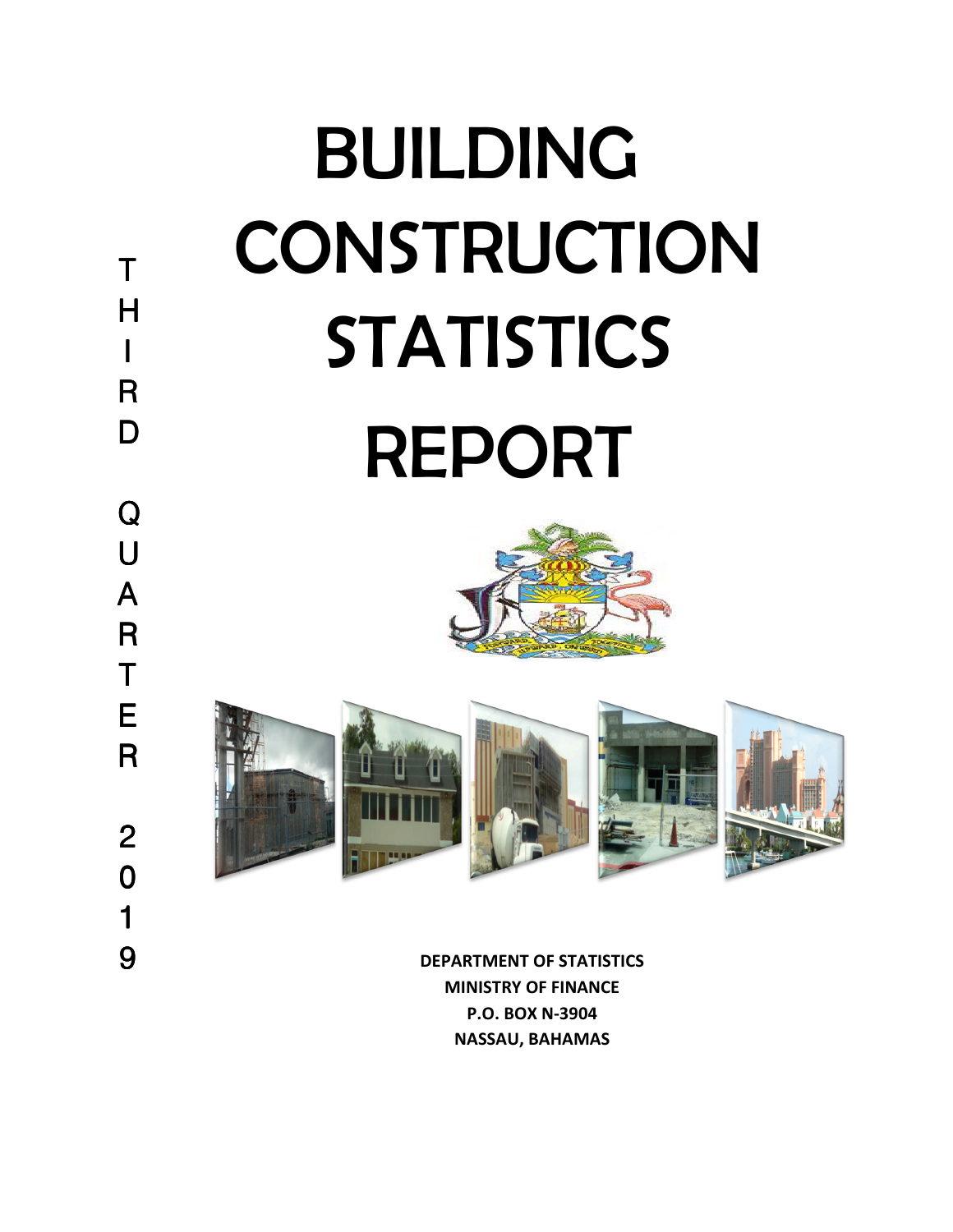# **TABLE OF CONTENTS**

| Introduction: The Department of Statistics Building Construction Statistics |
|-----------------------------------------------------------------------------|
| <b>DATA HIGHLIGHTS:</b>                                                     |
| Table 1: Number of Construction Permits Issued - All Bahamas By Quarter     |
| Table 2: Value of Construction Permits Issued - All Bahamas By Quarter      |
| Table 3: Number of Construction Starts Issued - All Bahamas By Quarter      |
| Table 4: Value of Construction Starts Issued - All Bahamas By Quarter       |
| Table 5: Number of Construction Completions Issued - All Bahamas By Quarter |
| Table 6: Value of Construction Completions Issued - All Bahamas By Quarter  |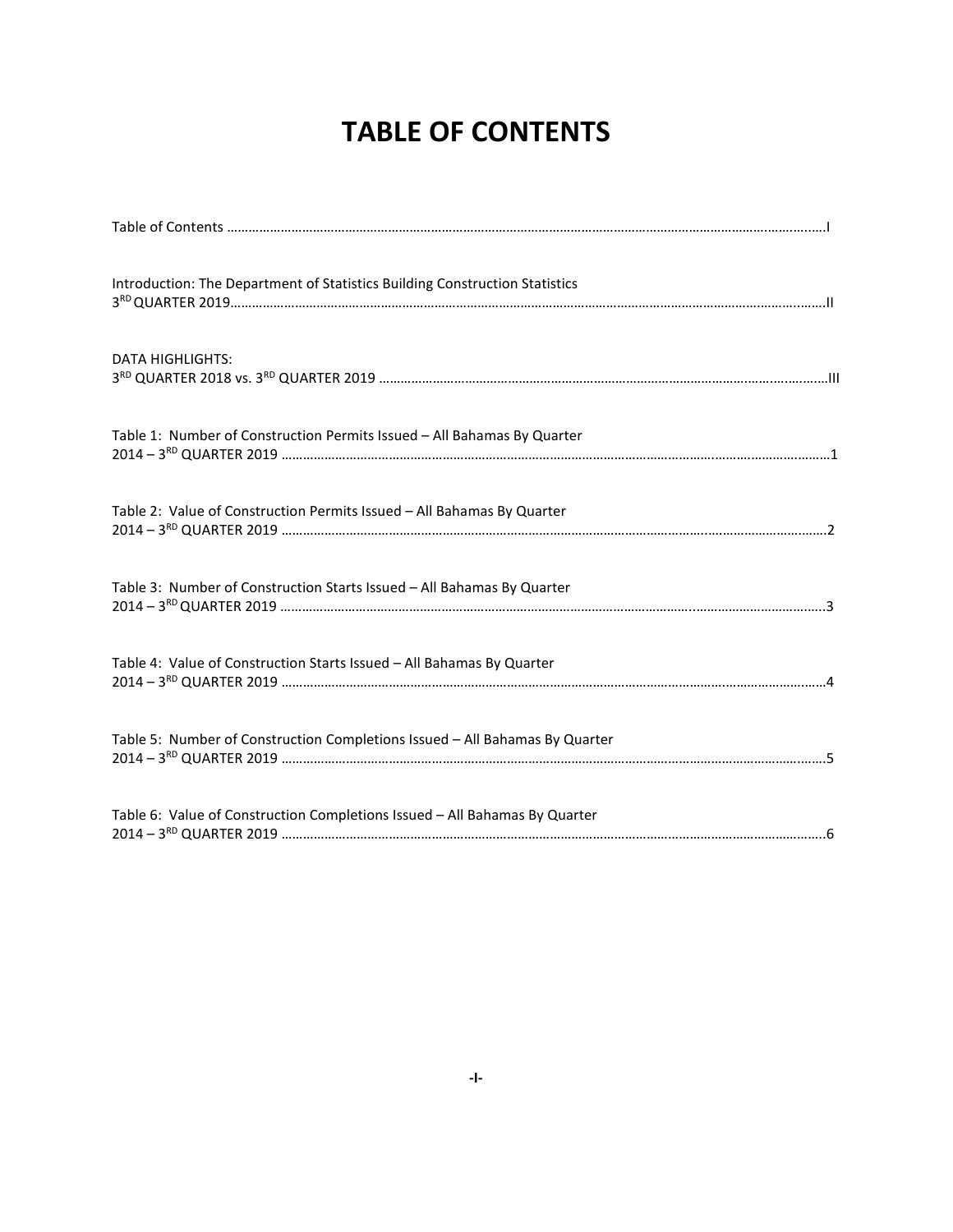# **INTRODUCTION:**

# **THE DEPARTMENT OF STATISTICS BUILDING CONSTRUCTION STATISTICS 3 RD QUARTER 2019**

The National Accounts Section of the Department of Statistics announces the release of the Building Construction Statistics for the Third Quarter of 2019.

The basic data are collected by the Ministry of Works located in New Providence and Grand Bahama, the Department of Local Government in conjunction with the Family Island Administrators, and the Grand Bahama Port Authority. The Permits data includes New Providence, Grand Bahama and the Family Islands. The Starts and Completions are only New Providence and Grand Bahama. The information is collected and summarized on a monthly basis by the aforementioned organizations, then forwarded to the Department of Statistics where it is processed, analyzed, data entered and published. Due to Hurricane Dorian and circumstances beyond our control, there was no information available for July 2019 to December 2019, from Abaco and Grand Bahama for release and publication.

## **CONSTRUCTION PROGRESSION**

**Construction Permits** represent permission to construct, add or renovate a structure (i.e. buildings, walls, docks, etc.) at which time the estimated cost of the proposed structure is given.

*Construction Starts* represent those structures on which the first phase of construction has begun. The original estimated cost is used as the Start Value.

*Construction Completions* represent those structures which are registered as being completed. The original estimated cost is used as the Completions Value.

# **TYPE OF CONSTRUCTION**

*"Public"* represents construction of buildings for public use such as schools, offices, airports, etc. by the Government.

*"Private/Residential"* represents construction of residential structures such as houses, apartments and duplexes.

*"Commercial/Industrial"* represents construction of offices, churches, malls, hotels etc. by private businesses or individuals.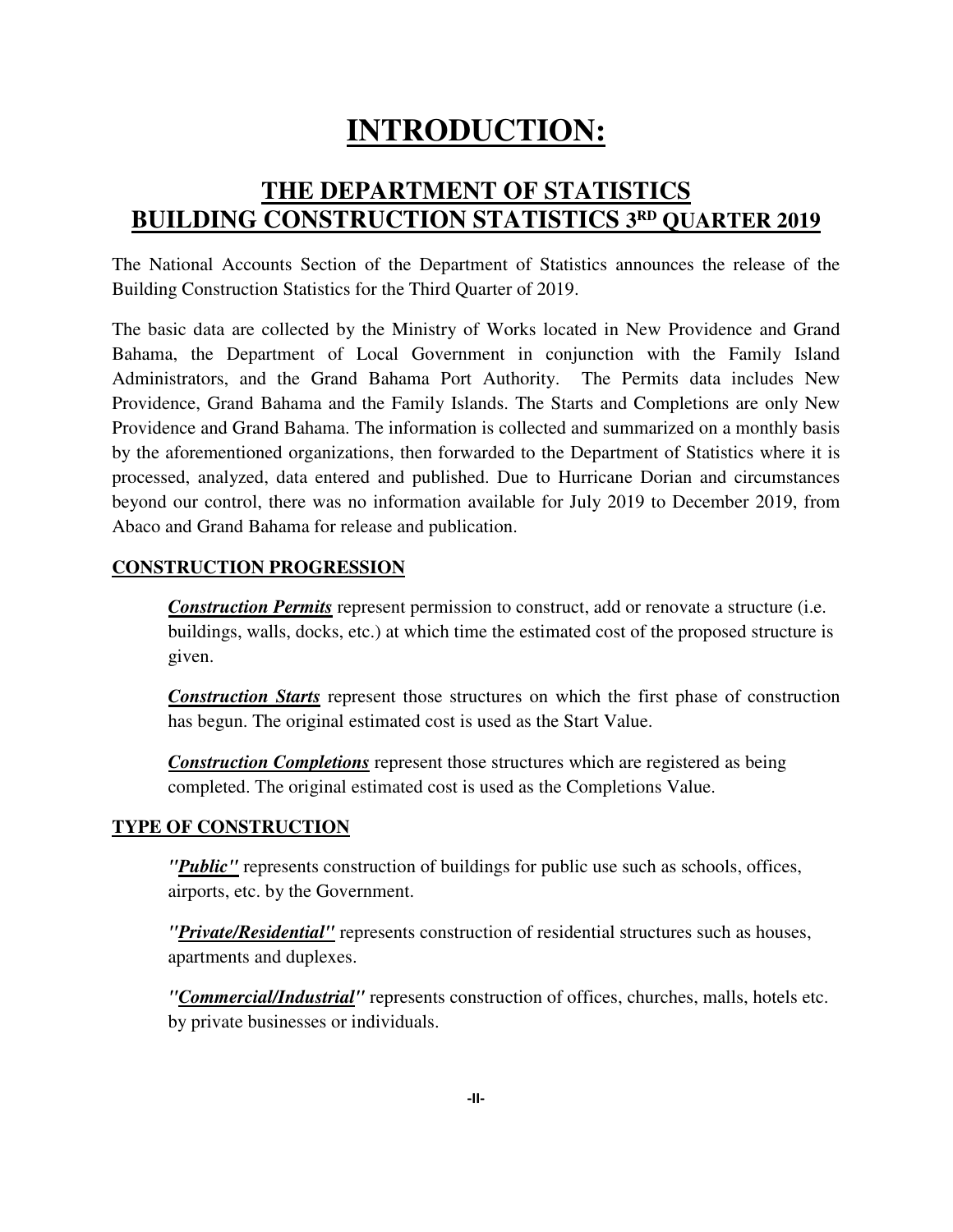# **DATA HIGHLIGHTS:**

# **New Providence**

## **3 RD QUARTER 2018 vs. 3RD QUARTER 2019**

Due to Hurricane Dorian, and circumstances beyond our control, no information was able for Abaco and Grand Bahama for July 2019 to December 2019. Therefore this analysis will be focused on New Providence, the capital of The Bahama Islands

#### **CONSTRUCTION PERMITS**

The number of New Construction Permits Issued in the third quarter New Providence 2019 (288) was higher than in third quarter 2018 (286) by 2. The value of Permits Issued over this period increased from \$98 million in 2018 to \$167 million in 2019. The main reasons for these increases in value was a \$24 million in the Private/Residential Sector, In the Commercial/Industrial Sector there was an increase of \$143 million and the Public Sector had an increase of \$1 million.

### **CONSTRUCTION STARTS**

The number of New Construction Starts in the third quarter New Providence decreased by 4 between third quarter 2018 (79) and third quarter 2019 (75). During the same period, the value of Construction Starts New Providence also decreased by \$3 million. This decrease in value was found in the Private/Residential Sector by \$4 million. The Commercial/Industrial Sector increased by \$585 thousands.

### **CONSTRUCTION COMPLETIONS**

The number of Construction Completions in the third quarter New Providence 2019 (95) showed a decrease of 37 when compared with the same period 2018 (132). The value of Construction Completions decreased by 19 million. Decreases in value were recorded in the Private/Residential Sector (\$11 million) and the Commercial/Industrial Sector by (\$5 million).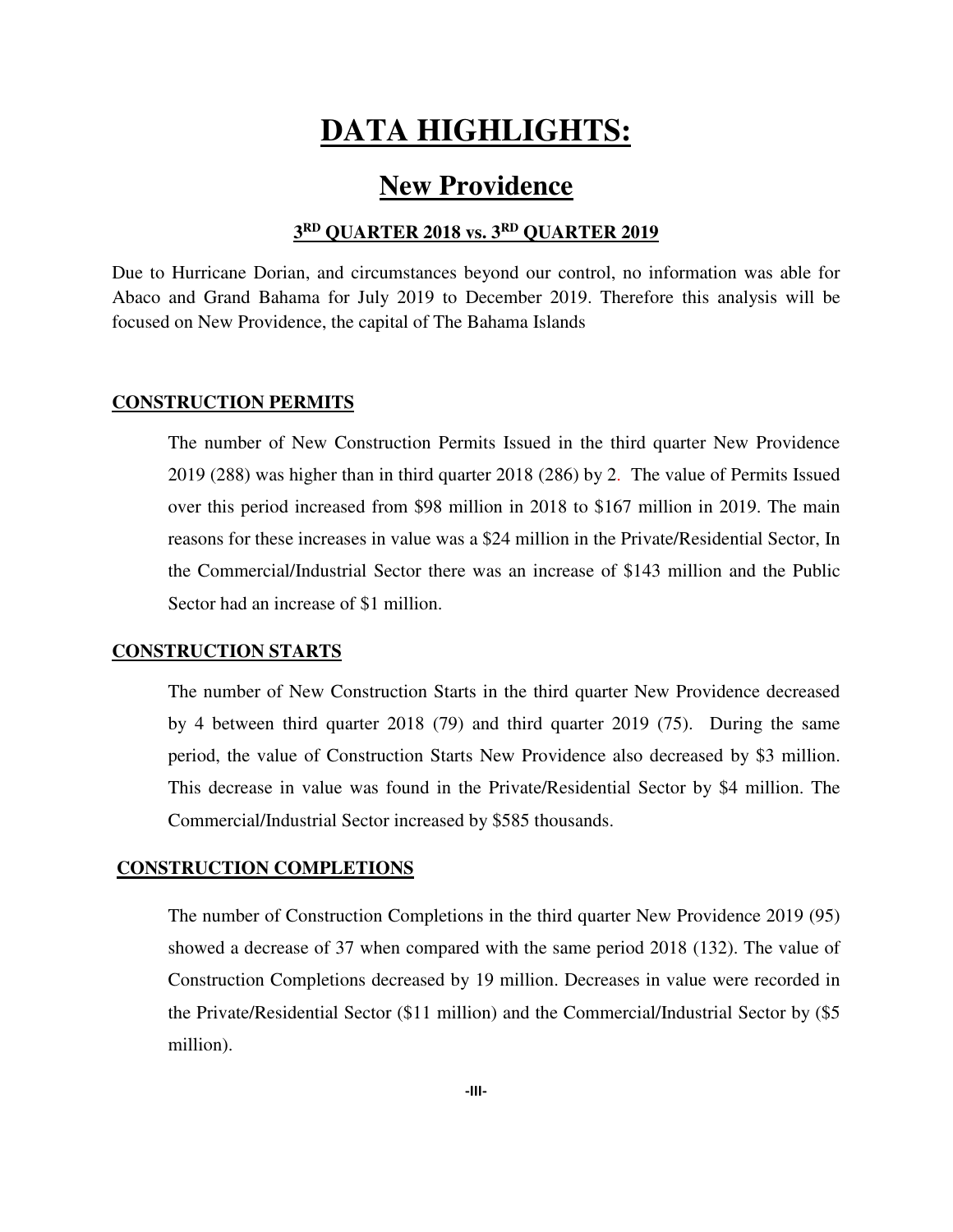#### **TABLE 1 NUMBER OF CONSTRUCTION PERMITS ISSUED ALL BAHAMAS BY QUARTER 2014 - 3RD QUARTER 2019**

| PRIVATE/<br>COMMERCIAL/<br>PRIVATE/<br>COMMERCIAL/<br><b>PUBLIC</b><br><b>TOTAL</b><br><b>PUBLIC</b><br><b>TOTAL</b><br><b>PERIOD</b><br><b>INDUSTRIAL</b><br><b>RESIDENTIAL</b><br><b>INDUSTRIAL</b><br>RESIDENTIAL<br>1088<br>306<br>221<br>194<br>104<br>851<br>16<br>8<br>3<br>29<br>4<br>96<br>198<br>43<br>244<br>63<br>1st QTR<br>6<br>93<br>218<br>61<br>285<br>60<br>32<br>1<br>2nd QTR<br>5<br>$\overline{2}$<br>53<br>240<br>55<br>300<br>33<br>18<br>3rd QTR<br>2<br>25<br>195<br>62<br>259<br>38<br>1<br>64<br>4th QTR<br>7<br>2015<br>730<br>232<br>969<br>189<br>104<br>19<br>312<br>3<br>187<br>48<br>238<br>38<br>21<br>1<br>60<br>1st QTR<br>6<br>2nd QTR<br>205<br>83<br>0<br>288<br>41<br>23<br>70<br>2<br>2<br>3rd QTR<br>194<br>52<br>248<br>26<br>26<br>54<br>49<br>2<br>195<br>34<br>10<br>128<br>144<br>84<br>4th QTR<br>7<br>9<br>2016<br>689<br>200<br>896<br>114<br>83<br>206<br>2<br>1st QTR R<br>188<br>39<br>229<br>25<br>23<br>4<br>52<br>2<br>89<br>2nd QTR R<br>182<br>30<br>214<br>48<br>37<br>4<br>1<br>38<br>184<br>81<br>266<br>24<br>14<br>0<br>3rd QTR R<br>$\overline{2}$<br>9<br>$\mathbf{1}$<br>27<br>50<br>187<br>4th QTR R<br>135<br>17<br>368<br>765<br>144<br>74<br>983<br>203<br>151<br>14<br>89<br>184<br>28<br>67<br>279<br>49<br>32<br>8<br>43<br>3<br>229<br>34<br>5<br>268<br>56<br>102<br>2nd QTR<br>$\mathbf{1}$<br>34<br>0<br>201<br>56<br>43<br>100<br>167<br>3rd QTR<br>2<br>2<br>185<br>48<br>235<br>42<br>33<br>77<br>4th QTR<br>400<br>855<br>214<br>8<br>1,077<br>237<br>151<br>12<br>2<br>179<br>53<br>234<br>55<br>50<br>0<br>105<br>1st QTR<br>3<br>290<br>59<br>2<br>97<br>233<br>54<br>36<br>2nd OTR<br>0<br>122<br>220<br>66<br>286<br>69<br>43<br>10<br>3rd QTR<br>3<br>223<br>41<br>267<br>54<br>22<br>0<br>76<br>4th QTR<br>2<br>234<br>51<br>2<br>287<br>47<br>38<br>87<br>Ist QTR<br>252<br>54<br>2<br>308<br>86<br>57<br>5<br>148<br>2nd QTR<br>$\overline{2}$<br>$\mathbf 0$<br>242<br>44<br>288<br>0<br>0<br>$\mathbf 0$<br>3rd QTR<br><b>OTHER FAMILY ISLANDS</b><br><b>THE BAHAMAS</b><br>PRIVATE/<br>COMMERCIAL/<br>PRIVATE/<br>COMMERCIAL/<br><b>PUBLIC</b><br><b>TOTAL</b><br><b>PUBLIC</b><br><b>TOTAL</b><br><b>PERIOD</b><br><b>RESIDENTIAL</b><br><b>INDUSTRIAL</b><br><b>RESIDENTIAL</b><br><b>INDUSTRIAL</b><br>4<br>15<br>24<br>340<br>29<br>1418<br>5<br>1049<br>$\pmb{0}$<br>0<br>7<br>0<br>$\bf{0}$<br>261<br>72<br>340<br>1st QTR<br>$\overline{2}$<br>2<br>$\overline{7}$<br>382<br>0<br>4<br>280<br>95<br>2nd QTR<br>$\overline{2}$<br>7<br>1<br>0<br>3<br>275<br>74<br>356<br>3rd QTR<br>0<br>5<br>8<br>340<br>12<br>17<br>233<br>99<br>4th QTR<br>9<br>18<br>4<br>31<br>937<br>345<br>30<br>1312<br>1<br>0<br>3<br>4<br>226<br>69<br>7<br>302<br>1st QTR<br>1<br>3<br>0<br>4<br>247<br>109<br>6<br>362<br>2nd QTR<br>3<br>15<br>0<br>235<br>81<br>320<br>18<br>4<br>3rd QTR<br>$1\,$<br>3<br>1<br>5<br>13<br>328<br>229<br>86<br>4th QTR<br>2016<br>2<br>3<br>2<br>7<br>805<br>286<br>18<br>1,109<br>0<br>$\mathbf 1$<br>$\mathbf 1$<br>6<br>1st QTR R<br>0<br>213<br>63<br>282<br>$\mathbf 1$<br>0<br>1<br>$\overline{2}$<br>231<br>7<br>305<br>67<br>2nd QTR R<br>0<br>$\mathbf 1$<br>$\mathbf 1$<br>208<br>96<br>$\mathbf{1}$<br>305<br>3rd QTR R<br>0<br>$\mathbf 1$<br>$\mathbf 1$<br>153<br>217<br>4th QTR R<br>1<br>3<br>60<br>4<br>2<br>1<br>969<br>297<br>1,355<br>1<br>4<br>89<br>0<br>233<br>368<br>0<br>0<br>0<br>60<br>75<br>1st QTR<br>0<br>$\mathbf 1$<br>78<br>0<br>$\mathbf{1}$<br>285<br>8<br>371<br>2nd QTR<br>0<br>0<br>223<br>77<br>301<br>0<br>0<br>1<br>3rd QTR<br>$\mathbf 1$<br>$\mathbf 1$<br>3<br>228<br>82<br>5<br>315<br>1<br>4th QTR<br>3<br>21<br>3<br>27<br>1,095<br>23<br>1,504<br>386<br>0<br>$\overline{\mathbf{c}}$<br>3<br>234<br>342<br>1<br>105<br>3<br>1st QTR<br>$\mathbf 2$<br>0<br>2<br>292<br>92<br>7<br>391<br>4<br>2nd QTR<br>$\mathbf 2$<br>3<br>291<br>112<br>413<br>0<br>5<br>10<br>3rd QTR<br>$\mathbf{1}$<br>14<br>278<br>3<br>358<br>0<br>15<br>77<br>4th QTR<br>$\mathbf{1}$<br>3<br>2<br>6<br>282<br>92<br>6<br>380<br>Ist QTR<br>$\mathbf 2$<br>340<br>459<br>0<br>1<br>3<br>111<br>8<br>2nd QTR<br>$\mathbf 0$<br>5<br>0<br>5<br>242<br>49<br>2<br>293<br>3rd QTR |       | <b>NEW PROVIDENCE</b> |  | <b>GRAND BAHAMA</b> |  |  |  |  |
|---------------------------------------------------------------------------------------------------------------------------------------------------------------------------------------------------------------------------------------------------------------------------------------------------------------------------------------------------------------------------------------------------------------------------------------------------------------------------------------------------------------------------------------------------------------------------------------------------------------------------------------------------------------------------------------------------------------------------------------------------------------------------------------------------------------------------------------------------------------------------------------------------------------------------------------------------------------------------------------------------------------------------------------------------------------------------------------------------------------------------------------------------------------------------------------------------------------------------------------------------------------------------------------------------------------------------------------------------------------------------------------------------------------------------------------------------------------------------------------------------------------------------------------------------------------------------------------------------------------------------------------------------------------------------------------------------------------------------------------------------------------------------------------------------------------------------------------------------------------------------------------------------------------------------------------------------------------------------------------------------------------------------------------------------------------------------------------------------------------------------------------------------------------------------------------------------------------------------------------------------------------------------------------------------------------------------------------------------------------------------------------------------------------------------------------------------------------------------------------------------------------------------------------------------------------------------------------------------------------------------------------------------------------------------------------------------------------------------------------------------------------------------------------------------------------------------------------------------------------------------------------------------------------------------------------------------------------------------------------------------------------------------------------------------------------------------------------------------------------------------------------------------------------------------------------------------------------------------------------------------------------------------------------------------------------------------------------------------------------------------------------------------------------------------------------------------------------------------------------------------------------------------------------------------------------------------------------------------------------------------------------------------------------------------------------------------------------------------------------------------------------------------------------------------------------------------------------------------------------------------------------------------------------------------------------------------------------------------------------------------------------------------------------------------------------------------------------------------------------------------------------------------------------------------------------------------------------------------|-------|-----------------------|--|---------------------|--|--|--|--|
|                                                                                                                                                                                                                                                                                                                                                                                                                                                                                                                                                                                                                                                                                                                                                                                                                                                                                                                                                                                                                                                                                                                                                                                                                                                                                                                                                                                                                                                                                                                                                                                                                                                                                                                                                                                                                                                                                                                                                                                                                                                                                                                                                                                                                                                                                                                                                                                                                                                                                                                                                                                                                                                                                                                                                                                                                                                                                                                                                                                                                                                                                                                                                                                                                                                                                                                                                                                                                                                                                                                                                                                                                                                                                                                                                                                                                                                                                                                                                                                                                                                                                                                                                                                                                           |       |                       |  |                     |  |  |  |  |
|                                                                                                                                                                                                                                                                                                                                                                                                                                                                                                                                                                                                                                                                                                                                                                                                                                                                                                                                                                                                                                                                                                                                                                                                                                                                                                                                                                                                                                                                                                                                                                                                                                                                                                                                                                                                                                                                                                                                                                                                                                                                                                                                                                                                                                                                                                                                                                                                                                                                                                                                                                                                                                                                                                                                                                                                                                                                                                                                                                                                                                                                                                                                                                                                                                                                                                                                                                                                                                                                                                                                                                                                                                                                                                                                                                                                                                                                                                                                                                                                                                                                                                                                                                                                                           | 2014  |                       |  |                     |  |  |  |  |
|                                                                                                                                                                                                                                                                                                                                                                                                                                                                                                                                                                                                                                                                                                                                                                                                                                                                                                                                                                                                                                                                                                                                                                                                                                                                                                                                                                                                                                                                                                                                                                                                                                                                                                                                                                                                                                                                                                                                                                                                                                                                                                                                                                                                                                                                                                                                                                                                                                                                                                                                                                                                                                                                                                                                                                                                                                                                                                                                                                                                                                                                                                                                                                                                                                                                                                                                                                                                                                                                                                                                                                                                                                                                                                                                                                                                                                                                                                                                                                                                                                                                                                                                                                                                                           |       |                       |  |                     |  |  |  |  |
|                                                                                                                                                                                                                                                                                                                                                                                                                                                                                                                                                                                                                                                                                                                                                                                                                                                                                                                                                                                                                                                                                                                                                                                                                                                                                                                                                                                                                                                                                                                                                                                                                                                                                                                                                                                                                                                                                                                                                                                                                                                                                                                                                                                                                                                                                                                                                                                                                                                                                                                                                                                                                                                                                                                                                                                                                                                                                                                                                                                                                                                                                                                                                                                                                                                                                                                                                                                                                                                                                                                                                                                                                                                                                                                                                                                                                                                                                                                                                                                                                                                                                                                                                                                                                           |       |                       |  |                     |  |  |  |  |
|                                                                                                                                                                                                                                                                                                                                                                                                                                                                                                                                                                                                                                                                                                                                                                                                                                                                                                                                                                                                                                                                                                                                                                                                                                                                                                                                                                                                                                                                                                                                                                                                                                                                                                                                                                                                                                                                                                                                                                                                                                                                                                                                                                                                                                                                                                                                                                                                                                                                                                                                                                                                                                                                                                                                                                                                                                                                                                                                                                                                                                                                                                                                                                                                                                                                                                                                                                                                                                                                                                                                                                                                                                                                                                                                                                                                                                                                                                                                                                                                                                                                                                                                                                                                                           |       |                       |  |                     |  |  |  |  |
|                                                                                                                                                                                                                                                                                                                                                                                                                                                                                                                                                                                                                                                                                                                                                                                                                                                                                                                                                                                                                                                                                                                                                                                                                                                                                                                                                                                                                                                                                                                                                                                                                                                                                                                                                                                                                                                                                                                                                                                                                                                                                                                                                                                                                                                                                                                                                                                                                                                                                                                                                                                                                                                                                                                                                                                                                                                                                                                                                                                                                                                                                                                                                                                                                                                                                                                                                                                                                                                                                                                                                                                                                                                                                                                                                                                                                                                                                                                                                                                                                                                                                                                                                                                                                           |       |                       |  |                     |  |  |  |  |
|                                                                                                                                                                                                                                                                                                                                                                                                                                                                                                                                                                                                                                                                                                                                                                                                                                                                                                                                                                                                                                                                                                                                                                                                                                                                                                                                                                                                                                                                                                                                                                                                                                                                                                                                                                                                                                                                                                                                                                                                                                                                                                                                                                                                                                                                                                                                                                                                                                                                                                                                                                                                                                                                                                                                                                                                                                                                                                                                                                                                                                                                                                                                                                                                                                                                                                                                                                                                                                                                                                                                                                                                                                                                                                                                                                                                                                                                                                                                                                                                                                                                                                                                                                                                                           |       |                       |  |                     |  |  |  |  |
|                                                                                                                                                                                                                                                                                                                                                                                                                                                                                                                                                                                                                                                                                                                                                                                                                                                                                                                                                                                                                                                                                                                                                                                                                                                                                                                                                                                                                                                                                                                                                                                                                                                                                                                                                                                                                                                                                                                                                                                                                                                                                                                                                                                                                                                                                                                                                                                                                                                                                                                                                                                                                                                                                                                                                                                                                                                                                                                                                                                                                                                                                                                                                                                                                                                                                                                                                                                                                                                                                                                                                                                                                                                                                                                                                                                                                                                                                                                                                                                                                                                                                                                                                                                                                           |       |                       |  |                     |  |  |  |  |
|                                                                                                                                                                                                                                                                                                                                                                                                                                                                                                                                                                                                                                                                                                                                                                                                                                                                                                                                                                                                                                                                                                                                                                                                                                                                                                                                                                                                                                                                                                                                                                                                                                                                                                                                                                                                                                                                                                                                                                                                                                                                                                                                                                                                                                                                                                                                                                                                                                                                                                                                                                                                                                                                                                                                                                                                                                                                                                                                                                                                                                                                                                                                                                                                                                                                                                                                                                                                                                                                                                                                                                                                                                                                                                                                                                                                                                                                                                                                                                                                                                                                                                                                                                                                                           |       |                       |  |                     |  |  |  |  |
|                                                                                                                                                                                                                                                                                                                                                                                                                                                                                                                                                                                                                                                                                                                                                                                                                                                                                                                                                                                                                                                                                                                                                                                                                                                                                                                                                                                                                                                                                                                                                                                                                                                                                                                                                                                                                                                                                                                                                                                                                                                                                                                                                                                                                                                                                                                                                                                                                                                                                                                                                                                                                                                                                                                                                                                                                                                                                                                                                                                                                                                                                                                                                                                                                                                                                                                                                                                                                                                                                                                                                                                                                                                                                                                                                                                                                                                                                                                                                                                                                                                                                                                                                                                                                           |       |                       |  |                     |  |  |  |  |
|                                                                                                                                                                                                                                                                                                                                                                                                                                                                                                                                                                                                                                                                                                                                                                                                                                                                                                                                                                                                                                                                                                                                                                                                                                                                                                                                                                                                                                                                                                                                                                                                                                                                                                                                                                                                                                                                                                                                                                                                                                                                                                                                                                                                                                                                                                                                                                                                                                                                                                                                                                                                                                                                                                                                                                                                                                                                                                                                                                                                                                                                                                                                                                                                                                                                                                                                                                                                                                                                                                                                                                                                                                                                                                                                                                                                                                                                                                                                                                                                                                                                                                                                                                                                                           |       |                       |  |                     |  |  |  |  |
|                                                                                                                                                                                                                                                                                                                                                                                                                                                                                                                                                                                                                                                                                                                                                                                                                                                                                                                                                                                                                                                                                                                                                                                                                                                                                                                                                                                                                                                                                                                                                                                                                                                                                                                                                                                                                                                                                                                                                                                                                                                                                                                                                                                                                                                                                                                                                                                                                                                                                                                                                                                                                                                                                                                                                                                                                                                                                                                                                                                                                                                                                                                                                                                                                                                                                                                                                                                                                                                                                                                                                                                                                                                                                                                                                                                                                                                                                                                                                                                                                                                                                                                                                                                                                           |       |                       |  |                     |  |  |  |  |
|                                                                                                                                                                                                                                                                                                                                                                                                                                                                                                                                                                                                                                                                                                                                                                                                                                                                                                                                                                                                                                                                                                                                                                                                                                                                                                                                                                                                                                                                                                                                                                                                                                                                                                                                                                                                                                                                                                                                                                                                                                                                                                                                                                                                                                                                                                                                                                                                                                                                                                                                                                                                                                                                                                                                                                                                                                                                                                                                                                                                                                                                                                                                                                                                                                                                                                                                                                                                                                                                                                                                                                                                                                                                                                                                                                                                                                                                                                                                                                                                                                                                                                                                                                                                                           |       |                       |  |                     |  |  |  |  |
|                                                                                                                                                                                                                                                                                                                                                                                                                                                                                                                                                                                                                                                                                                                                                                                                                                                                                                                                                                                                                                                                                                                                                                                                                                                                                                                                                                                                                                                                                                                                                                                                                                                                                                                                                                                                                                                                                                                                                                                                                                                                                                                                                                                                                                                                                                                                                                                                                                                                                                                                                                                                                                                                                                                                                                                                                                                                                                                                                                                                                                                                                                                                                                                                                                                                                                                                                                                                                                                                                                                                                                                                                                                                                                                                                                                                                                                                                                                                                                                                                                                                                                                                                                                                                           |       |                       |  |                     |  |  |  |  |
|                                                                                                                                                                                                                                                                                                                                                                                                                                                                                                                                                                                                                                                                                                                                                                                                                                                                                                                                                                                                                                                                                                                                                                                                                                                                                                                                                                                                                                                                                                                                                                                                                                                                                                                                                                                                                                                                                                                                                                                                                                                                                                                                                                                                                                                                                                                                                                                                                                                                                                                                                                                                                                                                                                                                                                                                                                                                                                                                                                                                                                                                                                                                                                                                                                                                                                                                                                                                                                                                                                                                                                                                                                                                                                                                                                                                                                                                                                                                                                                                                                                                                                                                                                                                                           |       |                       |  |                     |  |  |  |  |
|                                                                                                                                                                                                                                                                                                                                                                                                                                                                                                                                                                                                                                                                                                                                                                                                                                                                                                                                                                                                                                                                                                                                                                                                                                                                                                                                                                                                                                                                                                                                                                                                                                                                                                                                                                                                                                                                                                                                                                                                                                                                                                                                                                                                                                                                                                                                                                                                                                                                                                                                                                                                                                                                                                                                                                                                                                                                                                                                                                                                                                                                                                                                                                                                                                                                                                                                                                                                                                                                                                                                                                                                                                                                                                                                                                                                                                                                                                                                                                                                                                                                                                                                                                                                                           | 2017  |                       |  |                     |  |  |  |  |
|                                                                                                                                                                                                                                                                                                                                                                                                                                                                                                                                                                                                                                                                                                                                                                                                                                                                                                                                                                                                                                                                                                                                                                                                                                                                                                                                                                                                                                                                                                                                                                                                                                                                                                                                                                                                                                                                                                                                                                                                                                                                                                                                                                                                                                                                                                                                                                                                                                                                                                                                                                                                                                                                                                                                                                                                                                                                                                                                                                                                                                                                                                                                                                                                                                                                                                                                                                                                                                                                                                                                                                                                                                                                                                                                                                                                                                                                                                                                                                                                                                                                                                                                                                                                                           |       |                       |  |                     |  |  |  |  |
|                                                                                                                                                                                                                                                                                                                                                                                                                                                                                                                                                                                                                                                                                                                                                                                                                                                                                                                                                                                                                                                                                                                                                                                                                                                                                                                                                                                                                                                                                                                                                                                                                                                                                                                                                                                                                                                                                                                                                                                                                                                                                                                                                                                                                                                                                                                                                                                                                                                                                                                                                                                                                                                                                                                                                                                                                                                                                                                                                                                                                                                                                                                                                                                                                                                                                                                                                                                                                                                                                                                                                                                                                                                                                                                                                                                                                                                                                                                                                                                                                                                                                                                                                                                                                           |       |                       |  |                     |  |  |  |  |
|                                                                                                                                                                                                                                                                                                                                                                                                                                                                                                                                                                                                                                                                                                                                                                                                                                                                                                                                                                                                                                                                                                                                                                                                                                                                                                                                                                                                                                                                                                                                                                                                                                                                                                                                                                                                                                                                                                                                                                                                                                                                                                                                                                                                                                                                                                                                                                                                                                                                                                                                                                                                                                                                                                                                                                                                                                                                                                                                                                                                                                                                                                                                                                                                                                                                                                                                                                                                                                                                                                                                                                                                                                                                                                                                                                                                                                                                                                                                                                                                                                                                                                                                                                                                                           |       |                       |  |                     |  |  |  |  |
|                                                                                                                                                                                                                                                                                                                                                                                                                                                                                                                                                                                                                                                                                                                                                                                                                                                                                                                                                                                                                                                                                                                                                                                                                                                                                                                                                                                                                                                                                                                                                                                                                                                                                                                                                                                                                                                                                                                                                                                                                                                                                                                                                                                                                                                                                                                                                                                                                                                                                                                                                                                                                                                                                                                                                                                                                                                                                                                                                                                                                                                                                                                                                                                                                                                                                                                                                                                                                                                                                                                                                                                                                                                                                                                                                                                                                                                                                                                                                                                                                                                                                                                                                                                                                           |       |                       |  |                     |  |  |  |  |
|                                                                                                                                                                                                                                                                                                                                                                                                                                                                                                                                                                                                                                                                                                                                                                                                                                                                                                                                                                                                                                                                                                                                                                                                                                                                                                                                                                                                                                                                                                                                                                                                                                                                                                                                                                                                                                                                                                                                                                                                                                                                                                                                                                                                                                                                                                                                                                                                                                                                                                                                                                                                                                                                                                                                                                                                                                                                                                                                                                                                                                                                                                                                                                                                                                                                                                                                                                                                                                                                                                                                                                                                                                                                                                                                                                                                                                                                                                                                                                                                                                                                                                                                                                                                                           | 2018  |                       |  |                     |  |  |  |  |
|                                                                                                                                                                                                                                                                                                                                                                                                                                                                                                                                                                                                                                                                                                                                                                                                                                                                                                                                                                                                                                                                                                                                                                                                                                                                                                                                                                                                                                                                                                                                                                                                                                                                                                                                                                                                                                                                                                                                                                                                                                                                                                                                                                                                                                                                                                                                                                                                                                                                                                                                                                                                                                                                                                                                                                                                                                                                                                                                                                                                                                                                                                                                                                                                                                                                                                                                                                                                                                                                                                                                                                                                                                                                                                                                                                                                                                                                                                                                                                                                                                                                                                                                                                                                                           |       |                       |  |                     |  |  |  |  |
|                                                                                                                                                                                                                                                                                                                                                                                                                                                                                                                                                                                                                                                                                                                                                                                                                                                                                                                                                                                                                                                                                                                                                                                                                                                                                                                                                                                                                                                                                                                                                                                                                                                                                                                                                                                                                                                                                                                                                                                                                                                                                                                                                                                                                                                                                                                                                                                                                                                                                                                                                                                                                                                                                                                                                                                                                                                                                                                                                                                                                                                                                                                                                                                                                                                                                                                                                                                                                                                                                                                                                                                                                                                                                                                                                                                                                                                                                                                                                                                                                                                                                                                                                                                                                           |       |                       |  |                     |  |  |  |  |
|                                                                                                                                                                                                                                                                                                                                                                                                                                                                                                                                                                                                                                                                                                                                                                                                                                                                                                                                                                                                                                                                                                                                                                                                                                                                                                                                                                                                                                                                                                                                                                                                                                                                                                                                                                                                                                                                                                                                                                                                                                                                                                                                                                                                                                                                                                                                                                                                                                                                                                                                                                                                                                                                                                                                                                                                                                                                                                                                                                                                                                                                                                                                                                                                                                                                                                                                                                                                                                                                                                                                                                                                                                                                                                                                                                                                                                                                                                                                                                                                                                                                                                                                                                                                                           |       |                       |  |                     |  |  |  |  |
|                                                                                                                                                                                                                                                                                                                                                                                                                                                                                                                                                                                                                                                                                                                                                                                                                                                                                                                                                                                                                                                                                                                                                                                                                                                                                                                                                                                                                                                                                                                                                                                                                                                                                                                                                                                                                                                                                                                                                                                                                                                                                                                                                                                                                                                                                                                                                                                                                                                                                                                                                                                                                                                                                                                                                                                                                                                                                                                                                                                                                                                                                                                                                                                                                                                                                                                                                                                                                                                                                                                                                                                                                                                                                                                                                                                                                                                                                                                                                                                                                                                                                                                                                                                                                           |       |                       |  |                     |  |  |  |  |
|                                                                                                                                                                                                                                                                                                                                                                                                                                                                                                                                                                                                                                                                                                                                                                                                                                                                                                                                                                                                                                                                                                                                                                                                                                                                                                                                                                                                                                                                                                                                                                                                                                                                                                                                                                                                                                                                                                                                                                                                                                                                                                                                                                                                                                                                                                                                                                                                                                                                                                                                                                                                                                                                                                                                                                                                                                                                                                                                                                                                                                                                                                                                                                                                                                                                                                                                                                                                                                                                                                                                                                                                                                                                                                                                                                                                                                                                                                                                                                                                                                                                                                                                                                                                                           | 2019  |                       |  |                     |  |  |  |  |
|                                                                                                                                                                                                                                                                                                                                                                                                                                                                                                                                                                                                                                                                                                                                                                                                                                                                                                                                                                                                                                                                                                                                                                                                                                                                                                                                                                                                                                                                                                                                                                                                                                                                                                                                                                                                                                                                                                                                                                                                                                                                                                                                                                                                                                                                                                                                                                                                                                                                                                                                                                                                                                                                                                                                                                                                                                                                                                                                                                                                                                                                                                                                                                                                                                                                                                                                                                                                                                                                                                                                                                                                                                                                                                                                                                                                                                                                                                                                                                                                                                                                                                                                                                                                                           |       |                       |  |                     |  |  |  |  |
|                                                                                                                                                                                                                                                                                                                                                                                                                                                                                                                                                                                                                                                                                                                                                                                                                                                                                                                                                                                                                                                                                                                                                                                                                                                                                                                                                                                                                                                                                                                                                                                                                                                                                                                                                                                                                                                                                                                                                                                                                                                                                                                                                                                                                                                                                                                                                                                                                                                                                                                                                                                                                                                                                                                                                                                                                                                                                                                                                                                                                                                                                                                                                                                                                                                                                                                                                                                                                                                                                                                                                                                                                                                                                                                                                                                                                                                                                                                                                                                                                                                                                                                                                                                                                           |       |                       |  |                     |  |  |  |  |
|                                                                                                                                                                                                                                                                                                                                                                                                                                                                                                                                                                                                                                                                                                                                                                                                                                                                                                                                                                                                                                                                                                                                                                                                                                                                                                                                                                                                                                                                                                                                                                                                                                                                                                                                                                                                                                                                                                                                                                                                                                                                                                                                                                                                                                                                                                                                                                                                                                                                                                                                                                                                                                                                                                                                                                                                                                                                                                                                                                                                                                                                                                                                                                                                                                                                                                                                                                                                                                                                                                                                                                                                                                                                                                                                                                                                                                                                                                                                                                                                                                                                                                                                                                                                                           |       |                       |  |                     |  |  |  |  |
|                                                                                                                                                                                                                                                                                                                                                                                                                                                                                                                                                                                                                                                                                                                                                                                                                                                                                                                                                                                                                                                                                                                                                                                                                                                                                                                                                                                                                                                                                                                                                                                                                                                                                                                                                                                                                                                                                                                                                                                                                                                                                                                                                                                                                                                                                                                                                                                                                                                                                                                                                                                                                                                                                                                                                                                                                                                                                                                                                                                                                                                                                                                                                                                                                                                                                                                                                                                                                                                                                                                                                                                                                                                                                                                                                                                                                                                                                                                                                                                                                                                                                                                                                                                                                           |       |                       |  |                     |  |  |  |  |
|                                                                                                                                                                                                                                                                                                                                                                                                                                                                                                                                                                                                                                                                                                                                                                                                                                                                                                                                                                                                                                                                                                                                                                                                                                                                                                                                                                                                                                                                                                                                                                                                                                                                                                                                                                                                                                                                                                                                                                                                                                                                                                                                                                                                                                                                                                                                                                                                                                                                                                                                                                                                                                                                                                                                                                                                                                                                                                                                                                                                                                                                                                                                                                                                                                                                                                                                                                                                                                                                                                                                                                                                                                                                                                                                                                                                                                                                                                                                                                                                                                                                                                                                                                                                                           |       |                       |  |                     |  |  |  |  |
|                                                                                                                                                                                                                                                                                                                                                                                                                                                                                                                                                                                                                                                                                                                                                                                                                                                                                                                                                                                                                                                                                                                                                                                                                                                                                                                                                                                                                                                                                                                                                                                                                                                                                                                                                                                                                                                                                                                                                                                                                                                                                                                                                                                                                                                                                                                                                                                                                                                                                                                                                                                                                                                                                                                                                                                                                                                                                                                                                                                                                                                                                                                                                                                                                                                                                                                                                                                                                                                                                                                                                                                                                                                                                                                                                                                                                                                                                                                                                                                                                                                                                                                                                                                                                           |       |                       |  |                     |  |  |  |  |
|                                                                                                                                                                                                                                                                                                                                                                                                                                                                                                                                                                                                                                                                                                                                                                                                                                                                                                                                                                                                                                                                                                                                                                                                                                                                                                                                                                                                                                                                                                                                                                                                                                                                                                                                                                                                                                                                                                                                                                                                                                                                                                                                                                                                                                                                                                                                                                                                                                                                                                                                                                                                                                                                                                                                                                                                                                                                                                                                                                                                                                                                                                                                                                                                                                                                                                                                                                                                                                                                                                                                                                                                                                                                                                                                                                                                                                                                                                                                                                                                                                                                                                                                                                                                                           | 2014  |                       |  |                     |  |  |  |  |
|                                                                                                                                                                                                                                                                                                                                                                                                                                                                                                                                                                                                                                                                                                                                                                                                                                                                                                                                                                                                                                                                                                                                                                                                                                                                                                                                                                                                                                                                                                                                                                                                                                                                                                                                                                                                                                                                                                                                                                                                                                                                                                                                                                                                                                                                                                                                                                                                                                                                                                                                                                                                                                                                                                                                                                                                                                                                                                                                                                                                                                                                                                                                                                                                                                                                                                                                                                                                                                                                                                                                                                                                                                                                                                                                                                                                                                                                                                                                                                                                                                                                                                                                                                                                                           |       |                       |  |                     |  |  |  |  |
|                                                                                                                                                                                                                                                                                                                                                                                                                                                                                                                                                                                                                                                                                                                                                                                                                                                                                                                                                                                                                                                                                                                                                                                                                                                                                                                                                                                                                                                                                                                                                                                                                                                                                                                                                                                                                                                                                                                                                                                                                                                                                                                                                                                                                                                                                                                                                                                                                                                                                                                                                                                                                                                                                                                                                                                                                                                                                                                                                                                                                                                                                                                                                                                                                                                                                                                                                                                                                                                                                                                                                                                                                                                                                                                                                                                                                                                                                                                                                                                                                                                                                                                                                                                                                           |       |                       |  |                     |  |  |  |  |
|                                                                                                                                                                                                                                                                                                                                                                                                                                                                                                                                                                                                                                                                                                                                                                                                                                                                                                                                                                                                                                                                                                                                                                                                                                                                                                                                                                                                                                                                                                                                                                                                                                                                                                                                                                                                                                                                                                                                                                                                                                                                                                                                                                                                                                                                                                                                                                                                                                                                                                                                                                                                                                                                                                                                                                                                                                                                                                                                                                                                                                                                                                                                                                                                                                                                                                                                                                                                                                                                                                                                                                                                                                                                                                                                                                                                                                                                                                                                                                                                                                                                                                                                                                                                                           |       |                       |  |                     |  |  |  |  |
|                                                                                                                                                                                                                                                                                                                                                                                                                                                                                                                                                                                                                                                                                                                                                                                                                                                                                                                                                                                                                                                                                                                                                                                                                                                                                                                                                                                                                                                                                                                                                                                                                                                                                                                                                                                                                                                                                                                                                                                                                                                                                                                                                                                                                                                                                                                                                                                                                                                                                                                                                                                                                                                                                                                                                                                                                                                                                                                                                                                                                                                                                                                                                                                                                                                                                                                                                                                                                                                                                                                                                                                                                                                                                                                                                                                                                                                                                                                                                                                                                                                                                                                                                                                                                           |       |                       |  |                     |  |  |  |  |
|                                                                                                                                                                                                                                                                                                                                                                                                                                                                                                                                                                                                                                                                                                                                                                                                                                                                                                                                                                                                                                                                                                                                                                                                                                                                                                                                                                                                                                                                                                                                                                                                                                                                                                                                                                                                                                                                                                                                                                                                                                                                                                                                                                                                                                                                                                                                                                                                                                                                                                                                                                                                                                                                                                                                                                                                                                                                                                                                                                                                                                                                                                                                                                                                                                                                                                                                                                                                                                                                                                                                                                                                                                                                                                                                                                                                                                                                                                                                                                                                                                                                                                                                                                                                                           | 2015  |                       |  |                     |  |  |  |  |
|                                                                                                                                                                                                                                                                                                                                                                                                                                                                                                                                                                                                                                                                                                                                                                                                                                                                                                                                                                                                                                                                                                                                                                                                                                                                                                                                                                                                                                                                                                                                                                                                                                                                                                                                                                                                                                                                                                                                                                                                                                                                                                                                                                                                                                                                                                                                                                                                                                                                                                                                                                                                                                                                                                                                                                                                                                                                                                                                                                                                                                                                                                                                                                                                                                                                                                                                                                                                                                                                                                                                                                                                                                                                                                                                                                                                                                                                                                                                                                                                                                                                                                                                                                                                                           |       |                       |  |                     |  |  |  |  |
|                                                                                                                                                                                                                                                                                                                                                                                                                                                                                                                                                                                                                                                                                                                                                                                                                                                                                                                                                                                                                                                                                                                                                                                                                                                                                                                                                                                                                                                                                                                                                                                                                                                                                                                                                                                                                                                                                                                                                                                                                                                                                                                                                                                                                                                                                                                                                                                                                                                                                                                                                                                                                                                                                                                                                                                                                                                                                                                                                                                                                                                                                                                                                                                                                                                                                                                                                                                                                                                                                                                                                                                                                                                                                                                                                                                                                                                                                                                                                                                                                                                                                                                                                                                                                           |       |                       |  |                     |  |  |  |  |
|                                                                                                                                                                                                                                                                                                                                                                                                                                                                                                                                                                                                                                                                                                                                                                                                                                                                                                                                                                                                                                                                                                                                                                                                                                                                                                                                                                                                                                                                                                                                                                                                                                                                                                                                                                                                                                                                                                                                                                                                                                                                                                                                                                                                                                                                                                                                                                                                                                                                                                                                                                                                                                                                                                                                                                                                                                                                                                                                                                                                                                                                                                                                                                                                                                                                                                                                                                                                                                                                                                                                                                                                                                                                                                                                                                                                                                                                                                                                                                                                                                                                                                                                                                                                                           |       |                       |  |                     |  |  |  |  |
|                                                                                                                                                                                                                                                                                                                                                                                                                                                                                                                                                                                                                                                                                                                                                                                                                                                                                                                                                                                                                                                                                                                                                                                                                                                                                                                                                                                                                                                                                                                                                                                                                                                                                                                                                                                                                                                                                                                                                                                                                                                                                                                                                                                                                                                                                                                                                                                                                                                                                                                                                                                                                                                                                                                                                                                                                                                                                                                                                                                                                                                                                                                                                                                                                                                                                                                                                                                                                                                                                                                                                                                                                                                                                                                                                                                                                                                                                                                                                                                                                                                                                                                                                                                                                           |       |                       |  |                     |  |  |  |  |
|                                                                                                                                                                                                                                                                                                                                                                                                                                                                                                                                                                                                                                                                                                                                                                                                                                                                                                                                                                                                                                                                                                                                                                                                                                                                                                                                                                                                                                                                                                                                                                                                                                                                                                                                                                                                                                                                                                                                                                                                                                                                                                                                                                                                                                                                                                                                                                                                                                                                                                                                                                                                                                                                                                                                                                                                                                                                                                                                                                                                                                                                                                                                                                                                                                                                                                                                                                                                                                                                                                                                                                                                                                                                                                                                                                                                                                                                                                                                                                                                                                                                                                                                                                                                                           |       |                       |  |                     |  |  |  |  |
|                                                                                                                                                                                                                                                                                                                                                                                                                                                                                                                                                                                                                                                                                                                                                                                                                                                                                                                                                                                                                                                                                                                                                                                                                                                                                                                                                                                                                                                                                                                                                                                                                                                                                                                                                                                                                                                                                                                                                                                                                                                                                                                                                                                                                                                                                                                                                                                                                                                                                                                                                                                                                                                                                                                                                                                                                                                                                                                                                                                                                                                                                                                                                                                                                                                                                                                                                                                                                                                                                                                                                                                                                                                                                                                                                                                                                                                                                                                                                                                                                                                                                                                                                                                                                           |       |                       |  |                     |  |  |  |  |
|                                                                                                                                                                                                                                                                                                                                                                                                                                                                                                                                                                                                                                                                                                                                                                                                                                                                                                                                                                                                                                                                                                                                                                                                                                                                                                                                                                                                                                                                                                                                                                                                                                                                                                                                                                                                                                                                                                                                                                                                                                                                                                                                                                                                                                                                                                                                                                                                                                                                                                                                                                                                                                                                                                                                                                                                                                                                                                                                                                                                                                                                                                                                                                                                                                                                                                                                                                                                                                                                                                                                                                                                                                                                                                                                                                                                                                                                                                                                                                                                                                                                                                                                                                                                                           |       |                       |  |                     |  |  |  |  |
|                                                                                                                                                                                                                                                                                                                                                                                                                                                                                                                                                                                                                                                                                                                                                                                                                                                                                                                                                                                                                                                                                                                                                                                                                                                                                                                                                                                                                                                                                                                                                                                                                                                                                                                                                                                                                                                                                                                                                                                                                                                                                                                                                                                                                                                                                                                                                                                                                                                                                                                                                                                                                                                                                                                                                                                                                                                                                                                                                                                                                                                                                                                                                                                                                                                                                                                                                                                                                                                                                                                                                                                                                                                                                                                                                                                                                                                                                                                                                                                                                                                                                                                                                                                                                           |       |                       |  |                     |  |  |  |  |
|                                                                                                                                                                                                                                                                                                                                                                                                                                                                                                                                                                                                                                                                                                                                                                                                                                                                                                                                                                                                                                                                                                                                                                                                                                                                                                                                                                                                                                                                                                                                                                                                                                                                                                                                                                                                                                                                                                                                                                                                                                                                                                                                                                                                                                                                                                                                                                                                                                                                                                                                                                                                                                                                                                                                                                                                                                                                                                                                                                                                                                                                                                                                                                                                                                                                                                                                                                                                                                                                                                                                                                                                                                                                                                                                                                                                                                                                                                                                                                                                                                                                                                                                                                                                                           |       |                       |  |                     |  |  |  |  |
|                                                                                                                                                                                                                                                                                                                                                                                                                                                                                                                                                                                                                                                                                                                                                                                                                                                                                                                                                                                                                                                                                                                                                                                                                                                                                                                                                                                                                                                                                                                                                                                                                                                                                                                                                                                                                                                                                                                                                                                                                                                                                                                                                                                                                                                                                                                                                                                                                                                                                                                                                                                                                                                                                                                                                                                                                                                                                                                                                                                                                                                                                                                                                                                                                                                                                                                                                                                                                                                                                                                                                                                                                                                                                                                                                                                                                                                                                                                                                                                                                                                                                                                                                                                                                           | 2017  |                       |  |                     |  |  |  |  |
|                                                                                                                                                                                                                                                                                                                                                                                                                                                                                                                                                                                                                                                                                                                                                                                                                                                                                                                                                                                                                                                                                                                                                                                                                                                                                                                                                                                                                                                                                                                                                                                                                                                                                                                                                                                                                                                                                                                                                                                                                                                                                                                                                                                                                                                                                                                                                                                                                                                                                                                                                                                                                                                                                                                                                                                                                                                                                                                                                                                                                                                                                                                                                                                                                                                                                                                                                                                                                                                                                                                                                                                                                                                                                                                                                                                                                                                                                                                                                                                                                                                                                                                                                                                                                           |       |                       |  |                     |  |  |  |  |
|                                                                                                                                                                                                                                                                                                                                                                                                                                                                                                                                                                                                                                                                                                                                                                                                                                                                                                                                                                                                                                                                                                                                                                                                                                                                                                                                                                                                                                                                                                                                                                                                                                                                                                                                                                                                                                                                                                                                                                                                                                                                                                                                                                                                                                                                                                                                                                                                                                                                                                                                                                                                                                                                                                                                                                                                                                                                                                                                                                                                                                                                                                                                                                                                                                                                                                                                                                                                                                                                                                                                                                                                                                                                                                                                                                                                                                                                                                                                                                                                                                                                                                                                                                                                                           |       |                       |  |                     |  |  |  |  |
|                                                                                                                                                                                                                                                                                                                                                                                                                                                                                                                                                                                                                                                                                                                                                                                                                                                                                                                                                                                                                                                                                                                                                                                                                                                                                                                                                                                                                                                                                                                                                                                                                                                                                                                                                                                                                                                                                                                                                                                                                                                                                                                                                                                                                                                                                                                                                                                                                                                                                                                                                                                                                                                                                                                                                                                                                                                                                                                                                                                                                                                                                                                                                                                                                                                                                                                                                                                                                                                                                                                                                                                                                                                                                                                                                                                                                                                                                                                                                                                                                                                                                                                                                                                                                           |       |                       |  |                     |  |  |  |  |
|                                                                                                                                                                                                                                                                                                                                                                                                                                                                                                                                                                                                                                                                                                                                                                                                                                                                                                                                                                                                                                                                                                                                                                                                                                                                                                                                                                                                                                                                                                                                                                                                                                                                                                                                                                                                                                                                                                                                                                                                                                                                                                                                                                                                                                                                                                                                                                                                                                                                                                                                                                                                                                                                                                                                                                                                                                                                                                                                                                                                                                                                                                                                                                                                                                                                                                                                                                                                                                                                                                                                                                                                                                                                                                                                                                                                                                                                                                                                                                                                                                                                                                                                                                                                                           | 2018  |                       |  |                     |  |  |  |  |
|                                                                                                                                                                                                                                                                                                                                                                                                                                                                                                                                                                                                                                                                                                                                                                                                                                                                                                                                                                                                                                                                                                                                                                                                                                                                                                                                                                                                                                                                                                                                                                                                                                                                                                                                                                                                                                                                                                                                                                                                                                                                                                                                                                                                                                                                                                                                                                                                                                                                                                                                                                                                                                                                                                                                                                                                                                                                                                                                                                                                                                                                                                                                                                                                                                                                                                                                                                                                                                                                                                                                                                                                                                                                                                                                                                                                                                                                                                                                                                                                                                                                                                                                                                                                                           |       |                       |  |                     |  |  |  |  |
|                                                                                                                                                                                                                                                                                                                                                                                                                                                                                                                                                                                                                                                                                                                                                                                                                                                                                                                                                                                                                                                                                                                                                                                                                                                                                                                                                                                                                                                                                                                                                                                                                                                                                                                                                                                                                                                                                                                                                                                                                                                                                                                                                                                                                                                                                                                                                                                                                                                                                                                                                                                                                                                                                                                                                                                                                                                                                                                                                                                                                                                                                                                                                                                                                                                                                                                                                                                                                                                                                                                                                                                                                                                                                                                                                                                                                                                                                                                                                                                                                                                                                                                                                                                                                           |       |                       |  |                     |  |  |  |  |
|                                                                                                                                                                                                                                                                                                                                                                                                                                                                                                                                                                                                                                                                                                                                                                                                                                                                                                                                                                                                                                                                                                                                                                                                                                                                                                                                                                                                                                                                                                                                                                                                                                                                                                                                                                                                                                                                                                                                                                                                                                                                                                                                                                                                                                                                                                                                                                                                                                                                                                                                                                                                                                                                                                                                                                                                                                                                                                                                                                                                                                                                                                                                                                                                                                                                                                                                                                                                                                                                                                                                                                                                                                                                                                                                                                                                                                                                                                                                                                                                                                                                                                                                                                                                                           |       |                       |  |                     |  |  |  |  |
|                                                                                                                                                                                                                                                                                                                                                                                                                                                                                                                                                                                                                                                                                                                                                                                                                                                                                                                                                                                                                                                                                                                                                                                                                                                                                                                                                                                                                                                                                                                                                                                                                                                                                                                                                                                                                                                                                                                                                                                                                                                                                                                                                                                                                                                                                                                                                                                                                                                                                                                                                                                                                                                                                                                                                                                                                                                                                                                                                                                                                                                                                                                                                                                                                                                                                                                                                                                                                                                                                                                                                                                                                                                                                                                                                                                                                                                                                                                                                                                                                                                                                                                                                                                                                           |       |                       |  |                     |  |  |  |  |
|                                                                                                                                                                                                                                                                                                                                                                                                                                                                                                                                                                                                                                                                                                                                                                                                                                                                                                                                                                                                                                                                                                                                                                                                                                                                                                                                                                                                                                                                                                                                                                                                                                                                                                                                                                                                                                                                                                                                                                                                                                                                                                                                                                                                                                                                                                                                                                                                                                                                                                                                                                                                                                                                                                                                                                                                                                                                                                                                                                                                                                                                                                                                                                                                                                                                                                                                                                                                                                                                                                                                                                                                                                                                                                                                                                                                                                                                                                                                                                                                                                                                                                                                                                                                                           | 2019* |                       |  |                     |  |  |  |  |
|                                                                                                                                                                                                                                                                                                                                                                                                                                                                                                                                                                                                                                                                                                                                                                                                                                                                                                                                                                                                                                                                                                                                                                                                                                                                                                                                                                                                                                                                                                                                                                                                                                                                                                                                                                                                                                                                                                                                                                                                                                                                                                                                                                                                                                                                                                                                                                                                                                                                                                                                                                                                                                                                                                                                                                                                                                                                                                                                                                                                                                                                                                                                                                                                                                                                                                                                                                                                                                                                                                                                                                                                                                                                                                                                                                                                                                                                                                                                                                                                                                                                                                                                                                                                                           |       |                       |  |                     |  |  |  |  |

**R: Revised**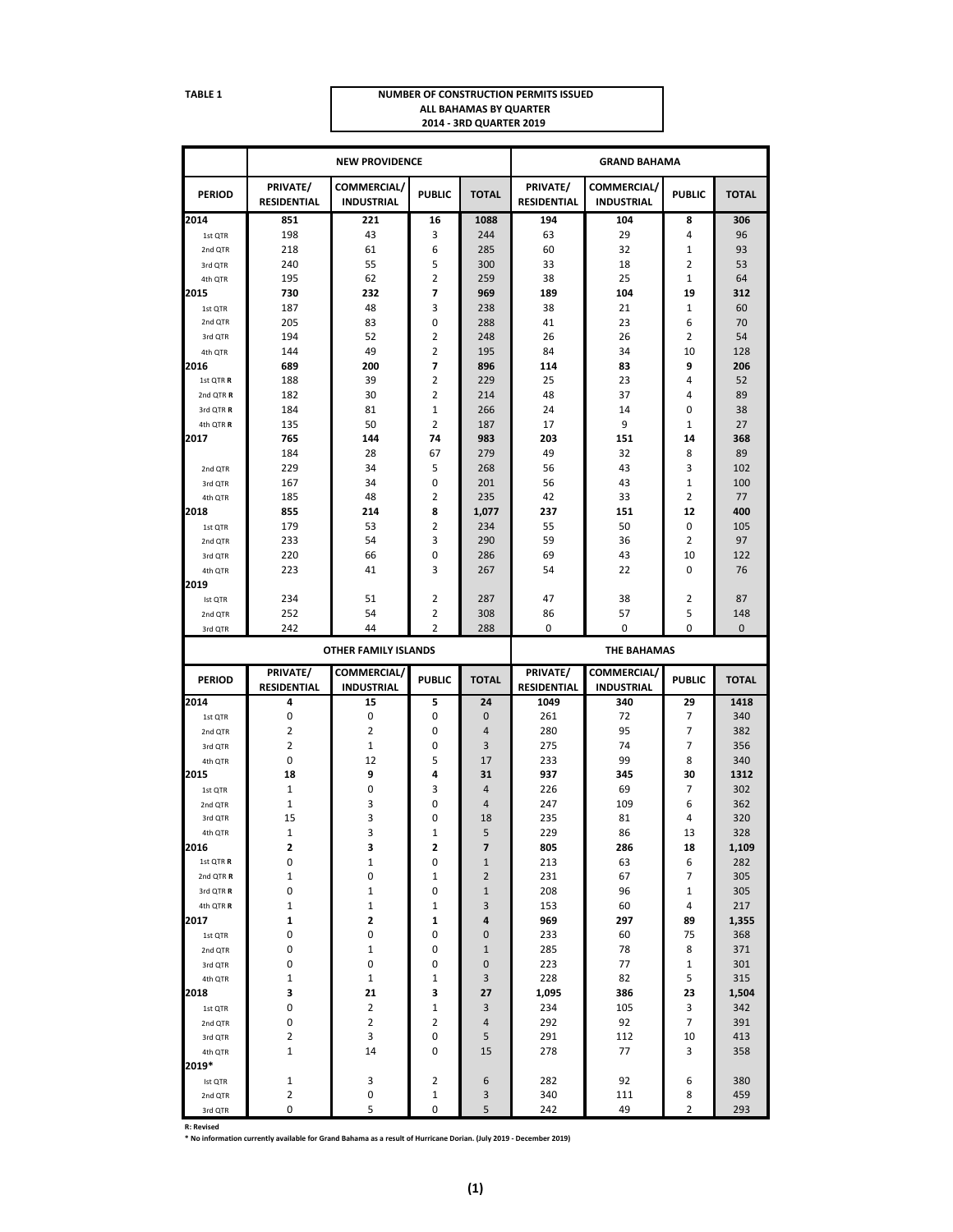#### **TABLE 2 VALUE OF CONSTRUCTION PERMITS ISSUED ALL BAHAMAS BY QUARTER 2014 - 3RD QUARTER 2019**

|                    |                                |                                         |                                 |                   | (BSD '000)                     |                                  |                     |                   |  |
|--------------------|--------------------------------|-----------------------------------------|---------------------------------|-------------------|--------------------------------|----------------------------------|---------------------|-------------------|--|
|                    |                                | <b>NEW PROVIDENCE</b>                   |                                 |                   |                                |                                  | <b>GRAND BAHAMA</b> |                   |  |
| <b>PERIOD</b>      | PRIVATE/<br><b>RESIDENTIAL</b> | <b>COMMERCIAL/</b><br><b>INDUSTRIAL</b> | <b>PUBLIC</b>                   | <b>TOTAL</b>      | PRIVATE/<br><b>RESIDENTIAL</b> | COMMERCIAL/<br><b>INDUSTRIAL</b> | <b>PUBLIC</b>       | <b>TOTAL</b>      |  |
| 2014               | 298.315                        | 155,487                                 | 24,663                          | 478,465           | 19,160                         | 24,597                           | 408                 | 44,165            |  |
| 1st QTR            | 72,068                         | 25,558                                  | 251                             | 97,877            | 5,477                          | 6,434                            | 19                  | 11,929            |  |
| 2nd QTR            | 56,252                         | 18,316                                  | 8,616                           | 83,184            | 6,717                          | 14,372                           | 75                  | 21,164            |  |
| 3rd QTR            | 105,439                        | 60,346                                  | 15,721                          | 181,506           | 3,097                          | 1,088                            | 206                 | 4,390             |  |
| 4th QTR            | 64,556                         | 51,267                                  | 75                              | 115,898           | 3,869                          | 2,704                            | 109                 | 6,681             |  |
| 2015               | 258,606                        | 176,128                                 | 12,074                          | 446,808           | 26,621                         | 21,110                           | 6,216               | 53,947            |  |
| 1st QTR            | 45,459                         | 28,030                                  | 408                             | 73,897            | 5,237                          | 2,939                            | 60                  | 8,236             |  |
| 2nd QTR            | 106,875                        | 40,368                                  | L,                              | 147,243           | 4,614                          | 9,433                            | 5,291               | 19,338            |  |
| 3rd QTR            | 59,662                         | 19,505                                  | 3,781                           | 82,949            | 3,117                          | 4,410                            | 430                 | 7,957             |  |
| 4th QTR            | 46,609                         | 88,224                                  | 7,885                           | 142,718           | 13,654                         | 4,328                            | 435                 | 18,417            |  |
| 2016               | 292,242                        | 124,443                                 | 31,836                          | 448,522           | 14,996                         | 26,713                           | 818                 | 42,528            |  |
| 1st QTR R          | 52,505                         | 21,587                                  | 24,603                          | 98,695            | 4,134                          | 12,683                           | 599                 | 17,415            |  |
| 2nd QTR R          | 59,128                         | 14,652                                  | 4,770                           | 78,549            | 5,843                          | 9,136                            | 211                 | 15,190            |  |
| 3rd QTR R          | 100,670                        | 49,508                                  | 480                             | 150,658           | 3,125                          | 2,414                            |                     | 5,539             |  |
| 4th QTR R          | 79,939                         | 38,698                                  | 1,983                           | 120,620           | 1,895                          | 2,480                            | 9                   | 4,385             |  |
| 2017               | 253,993                        | 58,937                                  | 22,140                          | 335,071           | 26,267                         | 59,121                           | 1,284               | 86,672            |  |
| 1st QTR            | 35,663                         | 16,345                                  | 14,550                          | 66,559            | 6,546                          | 34,895                           | 420                 | 41,861            |  |
| 2nd QTR            | 54,950<br>106,274              | 8,629                                   | 1,573                           | 65,152<br>125,796 | 6,160<br>6,418                 | 7,618<br>5,308                   | 523                 | 14,301            |  |
| 3rd QTR            | 57,106                         | 19,522<br>14,441                        | 6,017                           | 77,564            | 7,143                          | 11,301                           | 140                 | 11,866<br>18,645  |  |
| 4th QTR<br>2018    | 326,723                        | 196,895                                 | 20,953                          | 544,570           | 32,080                         | 37,459                           | 201<br>5,880        | 75,419            |  |
| 1st QTR            | 62,425                         | 16,927                                  | 17,712                          | 97,064            | 9,474                          | 25,491                           |                     | 34,964            |  |
| 2nd QTR            | 133,297                        | 39,457                                  | 1,061                           | 173,815           | 9,451                          | 4,314                            | 5,810               | 19,575            |  |
| 3rd QTR            | 62,998                         | 35,068                                  |                                 | 98,066            | 8,641                          | 5,723                            | 70                  | 14,434            |  |
| 4th QTR            | 68,003                         | 105,442                                 | 2,180                           | 175,625           | 4,514                          | 1,932                            |                     | 6,446             |  |
| 2019               |                                |                                         |                                 |                   |                                |                                  |                     |                   |  |
| 1st QTR            | 89,557                         | 32,176                                  | 1,090                           | 122,823           | 7,407                          | 19,285                           | 79                  | 26,770            |  |
| 2nd QTR            | 121,036                        | 20,389                                  | 844                             | 142,269           | 12,725                         | 13,497                           | 234                 | 26,457            |  |
| 3rd QTR            | 86,735                         | 177,575                                 | 1,025                           | 265,335           |                                |                                  |                     |                   |  |
|                    |                                | <b>OTHER FAMILY ISLANDS</b>             |                                 |                   |                                | <b>THE BAHAMAS</b>               |                     |                   |  |
|                    | PRIVATE/                       | COMMERCIAL/                             |                                 |                   | PRIVATE/                       | <b>COMMERCIAL/</b>               |                     |                   |  |
| <b>PERIOD</b>      |                                |                                         |                                 |                   |                                |                                  |                     |                   |  |
| 2014               | <b>RESIDENTIAL</b>             | <b>INDUSTRIAL</b>                       | <b>PUBLIC</b>                   | <b>TOTAL</b>      | <b>RESIDENTIAL</b>             | <b>INDUSTRIAL</b>                | <b>PUBLIC</b>       | <b>TOTAL</b>      |  |
|                    | 2,128                          | 20,974                                  | 14,850                          | 37,952            | 319,602                        | 201,059                          | 39,921              | 560,582           |  |
| 1st QTR            |                                |                                         |                                 |                   | 77,545                         | 31,992                           | 270                 | 109,806           |  |
| 2nd QTR            | 1,547                          | 1,316                                   |                                 | 2,863             | 64,516                         | 34,005                           | 8,691               | 107,211           |  |
| 3rd QTR            | 581                            | 10                                      |                                 | 591               | 109,117                        | 61,443                           | 15,927              | 186,487           |  |
| 4th QTR            |                                | 19,648                                  | 14,850                          | 34,498            | 68,424                         | 73,619                           | 15,034              | 157,077           |  |
| 2015               | 22,286                         | 22,670                                  | 2,694                           | 47,650            | 307,513                        | 219,908                          | 20,984              | 548,405           |  |
| 1st QTR            | 1,500                          |                                         | 2,321                           | 3,821             | 52,196                         | 30,969                           | 2,789               | 85,954            |  |
| 2nd QTR            | 200                            | 17,753                                  |                                 | 17,953            | 111,689                        | 67,554                           | 5,291               | 184,534           |  |
| 3rd QTR            | 20,106                         | 1,987                                   |                                 | 22,093            | 82,885                         | 25,902                           | 4,211               | 112,999           |  |
| 4th QTR            | 480                            | 2,930                                   | 373                             | 3,783             | 60,743                         | 95,482                           | 8,693               | 164,918           |  |
| 2016               | 2,318                          | 41,074                                  | 2,360                           | 45,751            | 309,556                        | 192,231                          | 35,015              | 536,801           |  |
| 1st QTR            | $\sim$                         | 39,124                                  | ÷.                              | 39,124            | 56,639                         | 73,393                           | 25,203              | 155,234           |  |
| 2nd QTR            | 2,168                          | $\overline{\phantom{a}}$                | 2,300                           | 4,468             | 67,138                         | 23,788                           | 7,280               | 98,207            |  |
| 3rd QTR            | $\overline{\phantom{a}}$       | 450                                     | $\overline{\phantom{a}}$        | 450               | 103,795                        | 52,372                           | 480                 | 156,646           |  |
| 4th QTR            | 150                            | 1,500                                   | 60                              | 1,710             | 81,984                         | 42,678                           | 2,052               | 126,714           |  |
| 2017               | 176<br>ä,                      | 1,139                                   | 350<br>$\overline{\phantom{a}}$ | 1,664             | 280,436                        | 119,197                          | 23,774              | 423,407           |  |
| 1st QTR            |                                |                                         |                                 |                   | 42,209                         | 51,240                           | 14,970              | 108,420           |  |
| 2nd QTR            |                                | 148                                     | $\overline{\phantom{a}}$        | 148               | 61,110                         | 16,394                           | 2,096               | 79,600            |  |
| 3rd QTR<br>4th QTR | 176                            | 991                                     | 350                             |                   | 112,692<br>64,424              | 24,830<br>26,733                 | 140                 | 137,662           |  |
| 2018               | 1,194                          | 39,245                                  | 4,197                           | 1,516<br>44,635   | 359,996                        | 273,599                          | 6,568<br>31,030     | 97,725<br>664,624 |  |
| 1st QTR            | $\overline{\phantom{a}}$       | 18,813                                  | 1,049                           | 19,862            | 71,898                         | 61,231                           | 18,761              | 151,890           |  |
| 2nd QTR            | $\overline{\phantom{a}}$       | 2,398                                   | 3,148                           | 5,546             | 142,748                        | 46,169                           | 10,019              | 198,935           |  |
| 3rd QTR            | 1,088                          | 5,203                                   | $\overline{a}$                  | 6,291             | 72,727                         | 45,994                           | 70                  | 118,791           |  |
| 4th QTR            | 105                            | 12,832                                  | $\overline{\phantom{a}}$        | 12,937            | 72,623                         | 120,205                          | 2,180               | 195,008           |  |
| 2019*              |                                |                                         |                                 |                   |                                |                                  |                     |                   |  |
| 1st QTR            | 1,096                          | 24,843                                  | 2,481                           | 28,420            | 98,059                         | 76,305                           | 3,649               | 178,013           |  |
| 2nd QTR            | 1,136                          |                                         | 1,500                           | 2,636             | 134,897                        | 33,886                           | 2,578               | 171,361           |  |

**N.B.: Annual figures may not add up due to rounding.**

**R: Revised**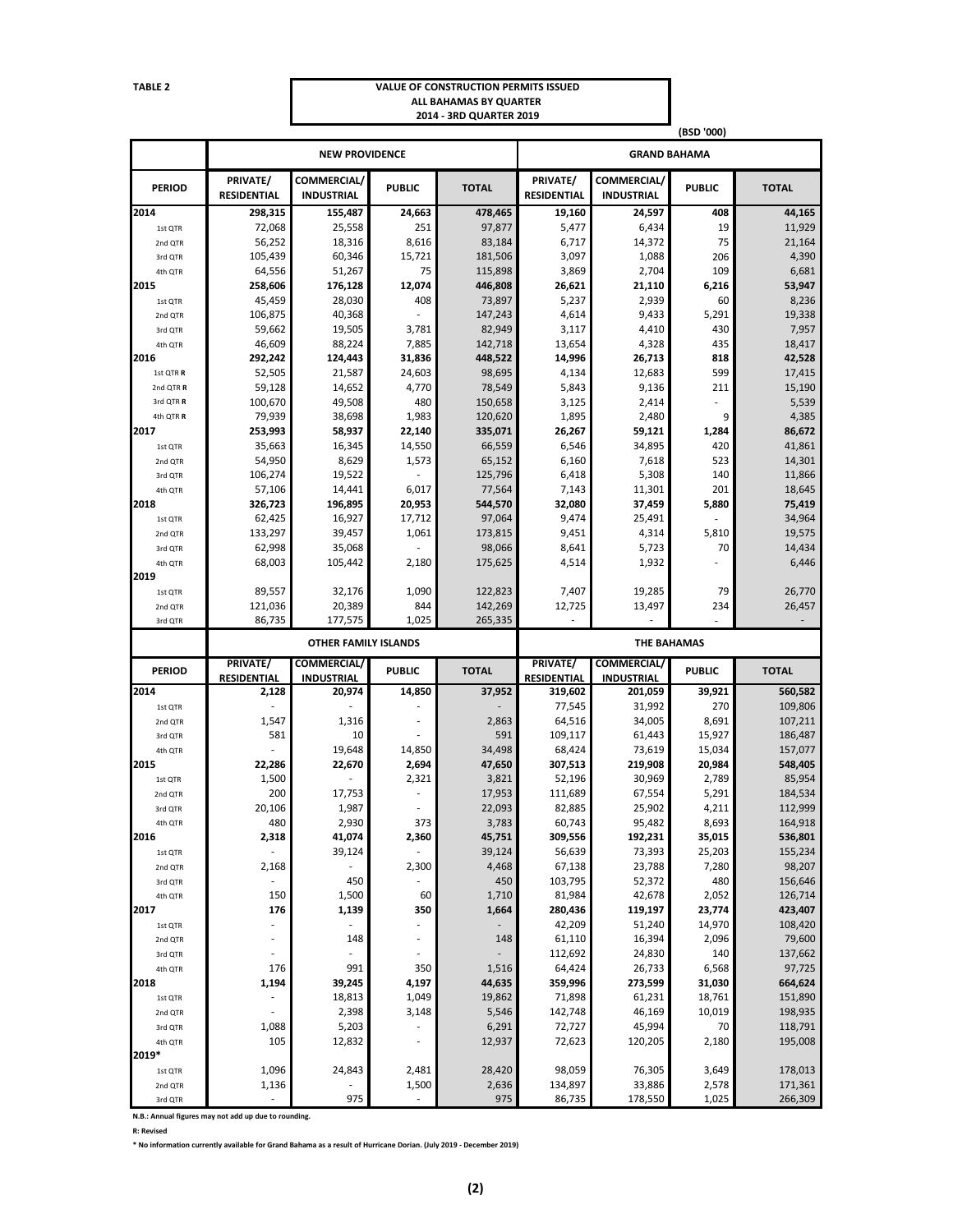#### **TABLE 3 NUMBER OF CONSTRUCTION STARTS ISSUED ALL BAHAMAS BY QUARTER 2014 - 3RD QUARTER 2019**

|               |                                | <b>NEW PROVIDENCE</b>            |                | <b>GRAND BAHAMA</b> |                                |                                        |                | <b>THE BAHAMAS</b> |                                |                                         |               |              |
|---------------|--------------------------------|----------------------------------|----------------|---------------------|--------------------------------|----------------------------------------|----------------|--------------------|--------------------------------|-----------------------------------------|---------------|--------------|
| <b>PERIOD</b> | PRIVATE/<br><b>RESIDENTIAL</b> | COMMERCIAL/<br><b>INDUSTRIAL</b> | <b>PUBLIC</b>  | <b>TOTAL</b>        | PRIVATE/<br><b>RESIDENTIAL</b> | <b>COMMERCIAL</b><br><b>INDUSTRIAL</b> | <b>PUBLIC</b>  | <b>TOTAL</b>       | PRIVATE/<br><b>RESIDENTIAL</b> | <b>COMMERCIAL/</b><br><b>INDUSTRIAL</b> | <b>PUBLIC</b> | <b>TOTAL</b> |
| 2014          | 297                            | 31                               | $\mathbf{2}$   | 330                 | 80                             | 36                                     | $\overline{2}$ | 118                | 377                            | 67                                      | 4             | 448          |
| 1st QTR       | 96                             | 11                               | $\mathbf 0$    | 107                 | 23                             | 12                                     | $\mathbf{1}$   | 36                 | 119                            | 23                                      | 1             | 143          |
| 2nd QTR       | 68                             | 5                                | $\mathbf 0$    | 73                  | 21                             | 10                                     | $\mathbf{1}$   | 32                 | 89                             | 15                                      | 1             | 105          |
| 3rd QTR       | 71                             | 9                                | 1              | 81                  | 17                             | 8                                      | $\mathbf 0$    | 25                 | 88                             | 17                                      | 1             | 106          |
| 4th OTR       | 62                             | 6                                | 1              | 69                  | 19                             | 6                                      | 0              | 25                 | 81                             | 12                                      | $\mathbf{1}$  | 94           |
| 2015          | 266                            | 23                               | $\overline{2}$ | 291                 | 93                             | 55                                     | 3              | 151                | 359                            | 78                                      | 5             | 442          |
| 1st QTR       | 72                             | 4                                | 1              | 77                  | 19                             | 9                                      | $\mathbf 0$    | 28                 | 91                             | 13                                      | 1             | 105          |
| 2nd QTR       | 57                             | $\overline{2}$                   | 1              | 60                  | 16                             | 8                                      | $\overline{2}$ | 26                 | 73                             | 10                                      | 3             | 86           |
| 3rd QTR       | 83                             | 10                               | 0              | 93                  | 30                             | 13                                     | 1              | 44                 | 113                            | 23                                      | 1             | 137          |
| 4th QTR       | 54                             | $\overline{7}$                   | $\mathbf 0$    | 61                  | 28                             | 25                                     | 0              | 53                 | 82                             | 32                                      | 0             | 114          |
| 2016          | 221                            | 18                               | 1              | 240                 | 89                             | 23                                     | 0              | 112                | 310                            | 41                                      | 1             | 352          |
| 1st QTR       | 63                             | 6                                | 0              | 69                  | 53                             | 5                                      | 0              | 58                 | 116                            | 11                                      | 0             | 127          |
| 2nd QTR       | 73                             | 6                                | 0              | 79                  | 21                             | 11                                     | 0              | 32                 | 94                             | 17                                      | 0             | 111          |
| 3rd QTR       | 45                             | 3                                | 1              | 49                  | 9                              | 5                                      | $\mathbf 0$    | 14                 | 54                             | 8                                       | 1             | 63           |
| 4th QTR       | 40                             | 3                                | 0              | 43                  | 6                              | $\overline{2}$                         | 0              | 8                  | 46                             | 5                                       | 0             | 51           |
| 2017          | 250                            | 25                               | 3              | 278                 | 80                             | 18                                     | з              | 101                | 330                            | 43                                      | 6             | 379          |
| 1st QTR       | 63                             | 13                               | 1              | 77                  | 11                             | 4                                      | 3              | 18                 | 74                             | 17                                      | 4             | 95           |
| 2nd QTR       | 80                             | 6                                | 1              | 87                  | 18                             | 2                                      | 0              | 20                 | 98                             | 8                                       | 1             | 107          |
| 3rd QTR       | 56                             | $\overline{2}$                   | 1              | 59                  | 21                             | 7                                      | 0              | 28                 | 77                             | 9                                       | 1             | 87           |
| 4th OTR       | 51                             | 4                                | $\Omega$       | 55                  | 30                             | 5                                      | $\Omega$       | 35                 | 81                             | 9                                       | 0             | 90           |
| 2018          | 236                            | 26                               | 1              | 263                 | 95                             | 30                                     | 8              | 133                | 331                            | 56                                      | 9             | 396          |
| 1st QTR       | 55                             | 4                                | 0              | 59                  | 28                             | 10                                     | $\Omega$       | 38                 | 83                             | 14                                      | 0             | 97           |
| 2nd QTR       | 62                             | 9                                | 0              | 71                  | 21                             | 3                                      | $\Omega$       | 24                 | 83                             | 12                                      | 0             | 95           |
| 3rd QTR       | 72                             | 7                                | 0              | 79                  | 31                             | 5                                      | 8              | 44                 | 103                            | 12                                      | 8             | 123          |
| 4th QTR       | 47                             | 6                                | 1              | 54                  | 15                             | 12                                     | $\Omega$       | 27                 | 62                             | 18                                      | $\mathbf{1}$  | 81           |
| 2019*         |                                |                                  |                |                     |                                |                                        |                |                    |                                |                                         |               |              |
| 1st QTR       | 70                             | 5                                | 1              | 76                  | 20                             | 3                                      | 0              | 23                 | 90                             | 8                                       | 1             | 99           |
| 2nd QTR       | 72                             | 10                               | 1              | 83                  | 34                             | 6                                      | 3              | 43                 | 106                            | 16                                      | 4             | 126          |
| 3rd QTR       | 70                             | 5                                | $\mathbf 0$    | 75                  | $\mathbf 0$                    | $\mathbf 0$                            | $\mathbf 0$    | $\mathbf{0}$       | 70                             | 5                                       | 0             | 75           |

**N.B.: Annual figures may not add up due to rounding.**

**R: Revised**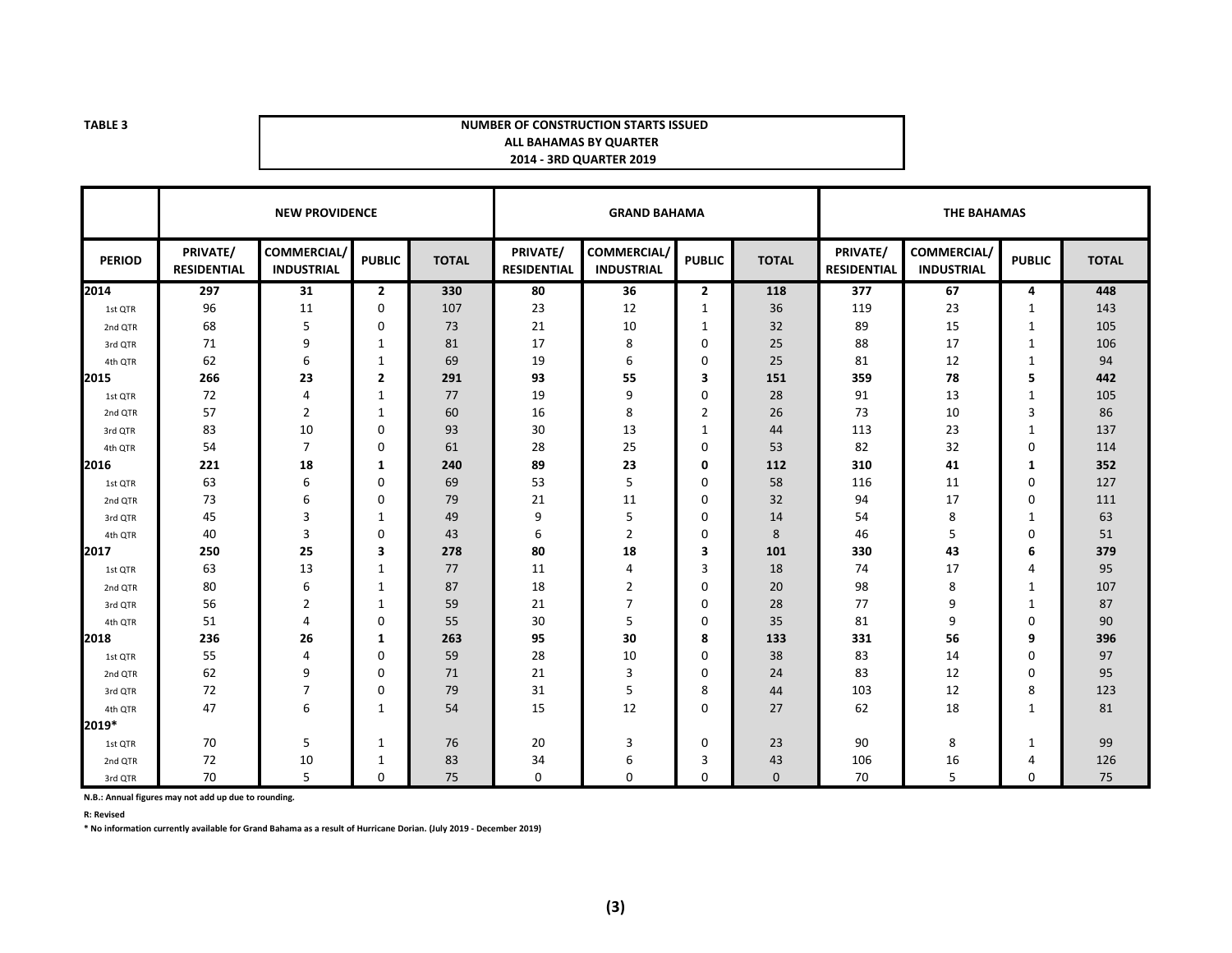#### **VALUE OF CONSTRUCTION STARTS ISSUEDALL BAHAMAS BY QUARTER 2014 - 3RD QUARTER 2019**

**(BSD '000)**

|               |                                | <b>NEW PROVIDENCE</b>            |               |              |                                | <b>GRAND BAHAMA</b>              |                | <b>THE BAHAMAS</b> |                                |                                  |               |              |
|---------------|--------------------------------|----------------------------------|---------------|--------------|--------------------------------|----------------------------------|----------------|--------------------|--------------------------------|----------------------------------|---------------|--------------|
| <b>PERIOD</b> | PRIVATE/<br><b>RESIDENTIAL</b> | COMMERCIAL/<br><b>INDUSTRIAL</b> | <b>PUBLIC</b> | <b>TOTAL</b> | PRIVATE/<br><b>RESIDENTIAL</b> | COMMERCIAL/<br><b>INDUSTRIAL</b> | <b>PUBLIC</b>  | <b>TOTAL</b>       | PRIVATE/<br><b>RESIDENTIAL</b> | COMMERCIAL/<br><b>INDUSTRIAL</b> | <b>PUBLIC</b> | <b>TOTAL</b> |
| 2014          | 87,071                         | 21,216                           | 222           | 108,508      | 13,847                         | 6,845                            | 80             | 20,771             | 100,918                        | 28,060                           | 301           | 129,279      |
| 1st QTR       | 32,408                         | 12,473                           |               | 44,881       | 3,421                          | 4,091                            | 5              | 7,516              | 35,829                         | 16,564                           | 5             | 52,397       |
| 2nd QTR       | 15,174                         | 768                              |               | 15,943       | 3,598                          | 2,104                            | 75             | 5,777              | 18,772                         | 2,872                            | 75            | 21,719       |
| 3rd QTR       | 17,165                         | 4,527                            | 111           | 21,802       | 3,361                          | 22                               |                | 3,384              | 20,526                         | 4,549                            | 111           | 25,186       |
| 4th QTR       | 22,324                         | 3,447                            | 111           | 25,883       | 3,467                          | 627                              |                | 4,094              | 25,791                         | 4,075                            | 111           | 29,977       |
| 2015          | 73,135                         | 20,338                           | 1,158         | 94,630       | 14,910                         | 5,276                            | 5,020          | 25,205             | 88,044                         | 25,614                           | 6,178         | 119,836      |
| 1st QTR       | 20,210                         | 2,059                            | 62            | 22,331       | 3,397                          | 876                              |                | 4,272              | 23,607                         | 2,934                            | 62            | 26,603       |
| 2nd QTR       | 17,359                         | 948                              | 1,095         | 19,402       | 2,191                          | 143                              | 20             | 2,354              | 19,550                         | 1,091                            | 1,115         | 21,756       |
| 3rd QTR       | 21,083                         | 9,746                            |               | 30,828       | 4,540                          | 1,175                            | 5,000          | 10,715             | 25,622                         | 10,921                           | 5,000         | 41,543       |
| 4th QTR       | 14,483                         | 7,586                            |               | 22,069       | 4,783                          | 3,082                            |                | 7,865              | 19,266                         | 10,668                           |               | 29,934       |
| 2016          | 58,571                         | 8,564                            | 249           | 67,383       | 14,958                         | 13,896                           | $\blacksquare$ | 28,853             | 73,528                         | 22,459                           | 249           | 96,237       |
| 1st QTR       | 13,701                         | 4,667                            |               | 18,368       | 8,521                          | 1,751                            | $\sim$         | 10,271             | 22,222                         | 6,418                            |               | 28,639       |
| 2nd QTR       | 19,217                         | 1,387                            |               | 20,604       | 2,907                          | 6,977                            | $\sim$         | 9,884              | 22,124                         | 8,365                            |               | 30,489       |
| 3rd QTR       | 11,753                         | 1,368                            | 249           | 13,370       | 1,724                          | 2,132                            |                | 3,857              | 13,477                         | 3,500                            | 249           | 17,227       |
| 4th QTR       | 13,900                         | 1,142                            |               | 15,041       | 1,806                          | 3,035                            |                | 4,841              | 15,705                         | 4,177                            |               | 19,882       |
| 2017          | 63,102                         | 24,373                           | 1,612         | 89,087       | 13,739                         | 6,031                            | 27,756         | 47,526             | 76,841                         | 30,404                           | 29,368        | 136,613      |
| 1st QTR       | 16,200                         | 14,565                           | 857           | 31,621       | 2,240                          | 61                               | 27,756         | 30,057             | 18,440                         | 14,626                           | 28,613        | 61,678       |
| 2nd QTR       | 21,142                         | 7,250                            | 108           | 28,500       | 2,316                          | 875                              |                | 3,191              | 23,457                         | 8,125                            | 108           | 31,690       |
| 3rd QTR       | 12,811                         | 505                              | 648           | 13,963       | 3,265                          | 1,218                            | $\sim$         | 4,483              | 16,076                         | 1,723                            | 648           | 18,447       |
| 4th QTR       | 12,949                         | 2,054                            |               | 15,003       | 5,918                          | 3,877                            |                | 9,795              | 18,867                         | 5,931                            |               | 24,798       |
| 2018          | 63,184                         | 20,921                           | 133           | 84,237       | 23,796                         | 10,084                           | 56             | 33,937             | 86,980                         | 31,005                           | 189           | 118,174      |
| 1st QTR       | 12,279                         | 2,397                            | $\sim$        | 14,676       | 8,545                          | 2,110                            |                | 10,655             | 20,824                         | 4,507                            |               | 25,330       |
| 2nd QTR       | 19,235                         | 9,780                            | $\sim$        | 29,015       | 4,983                          | 2,550                            |                | 7,533              | 24,217                         | 12,330                           |               | 36,547       |
| 3rd QTR       | 20,907                         | 2,424                            |               | 23,331       | 7,592                          | 1,864                            | 56             | 9,512              | 28,499                         | 4,288                            | 56            | 32,843       |
| 4th QTR       | 10,763                         | 6,319                            | 133           | 17,216       | 2,677                          | 3,560                            |                | 6,237              | 13,440                         | 9,880                            | 133           | 23,453       |
| 2019*         |                                |                                  |               |              |                                |                                  |                |                    |                                |                                  |               |              |
| 1st QTR       | 15,488                         | 1,399                            | 25            | 16,912       | 3,455                          | 1,750                            |                | 5,205              | 18,942                         | 3,149                            | 25            | 22,116       |
| 2nd QTR       | 22,961                         | 7,249                            | 1,032         | 31,242       | 7,947                          | 2,194                            | 21             | 10,162             | 30,909                         | 9,443                            | 1,053         | 41,404       |
| 3rd QTR       | 16,828                         | 3,009                            |               | 19,838       |                                |                                  |                |                    | 16,828                         | 3,009                            |               | 19,838       |

**N.B.: Annual figures may not add up due to rounding.**

**R:Revised**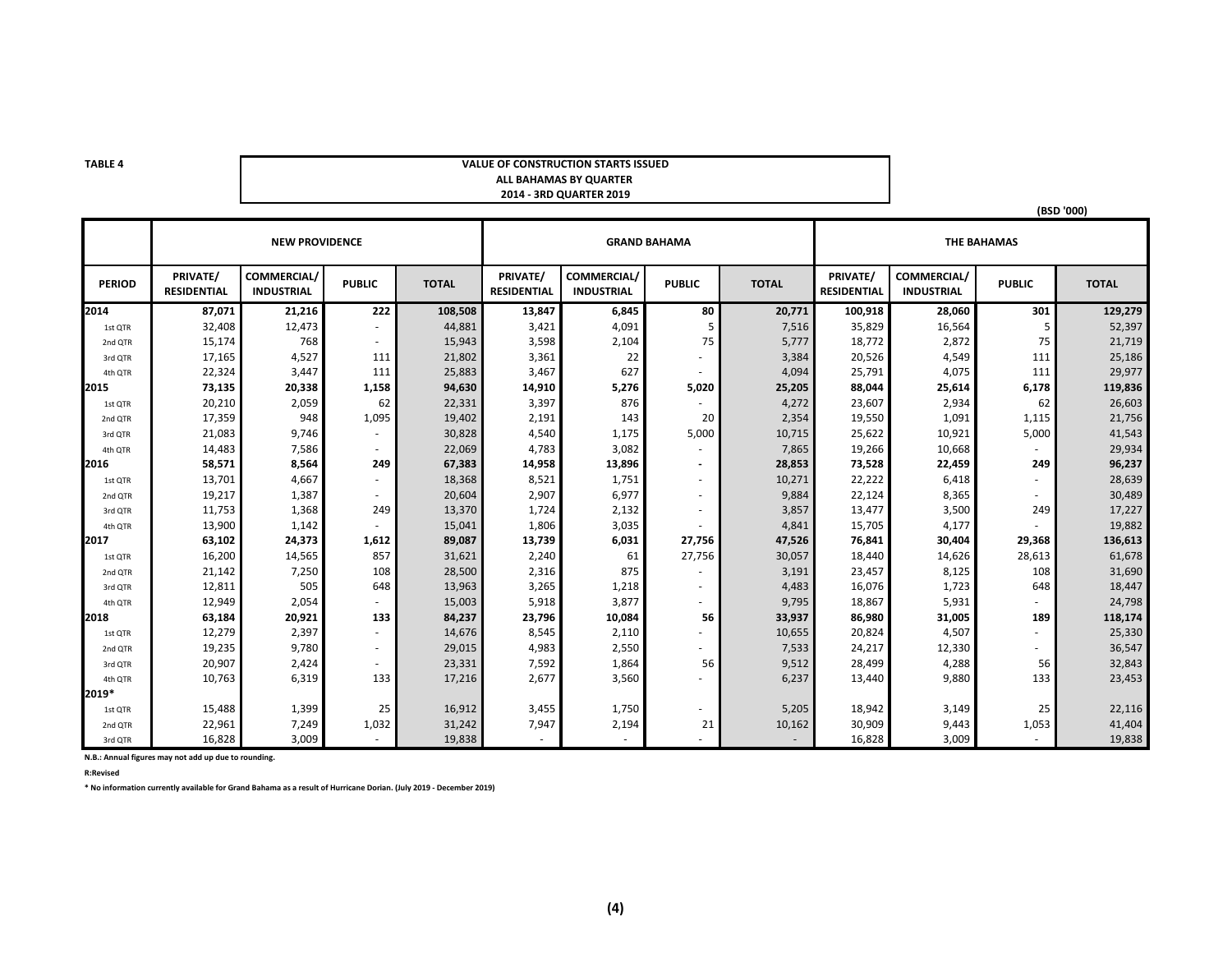#### **NUMBER OF CONSTRUCTION COMPLETIONS ISSUEDALL BAHAMAS BY QUARTER 2014 - 3RD QUARTER 2019**

|               |                                | <b>NEW PROVIDENCE</b>                  |                | <b>GRAND BAHAMA</b> |                                |                                         |                | <b>THE BAHAMAS</b> |                                |                                         |                |              |
|---------------|--------------------------------|----------------------------------------|----------------|---------------------|--------------------------------|-----------------------------------------|----------------|--------------------|--------------------------------|-----------------------------------------|----------------|--------------|
| <b>PERIOD</b> | PRIVATE/<br><b>RESIDENTIAL</b> | <b>COMMERCIAL</b><br><b>INDUSTRIAL</b> | <b>PUBLIC</b>  | <b>TOTAL</b>        | PRIVATE/<br><b>RESIDENTIAL</b> | <b>COMMERCIAL/</b><br><b>INDUSTRIAL</b> | <b>PUBLIC</b>  | <b>TOTAL</b>       | PRIVATE/<br><b>RESIDENTIAL</b> | <b>COMMERCIAL/</b><br><b>INDUSTRIAL</b> | <b>PUBLIC</b>  | <b>TOTAL</b> |
| 2014          | 370                            | 94                                     | 4              | 468                 | 109                            | 52                                      | $\mathbf{1}$   | 162                | 479                            | 146                                     | 5              | 630          |
| 1st QTR       | 79                             | 23                                     | 0              | 102                 | 34                             | 12                                      | $\mathbf 0$    | 46                 | 113                            | 35                                      | 0              | 148          |
| 2nd QTR       | 74                             | 31                                     | 1              | 106                 | 26                             | 16                                      | 0              | 42                 | 100                            | 47                                      | $\mathbf{1}$   | 148          |
| 3rd QTR       | 92                             | 13                                     | $\mathbf 0$    | 105                 | 22                             | 8                                       | $\Omega$       | 30                 | 114                            | 21                                      | 0              | 135          |
| 4th QTR       | 125                            | 27                                     | 3              | 155                 | 27                             | 16                                      | 1              | 44                 | 152                            | 43                                      | 4              | 199          |
| 2015          | 359                            | 83                                     | 4              | 446                 | 80                             | 60                                      | 2              | 142                | 439                            | 143                                     | 6              | 588          |
| 1st QTR       | 69                             | 25                                     | $\mathbf 0$    | 94                  | 10                             | 5                                       | 0              | 15                 | 79                             | 30                                      | $\Omega$       | 109          |
| 2nd QTR       | 86                             | 21                                     | 0              | 107                 | 12                             | 21                                      | 1              | 34                 | 98                             | 42                                      | $\mathbf{1}$   | 141          |
| 3rd QTR       | 94                             | 23                                     | 1              | 118                 | 17                             | 23                                      | $\Omega$       | 40                 | 111                            | 46                                      | $\mathbf{1}$   | 158          |
| 4th QTR       | 110                            | 14                                     | 3              | 127                 | 41                             | 11                                      | 1              | 53                 | 151                            | 25                                      | 4              | 180          |
| 2016          | 378                            | 92                                     | $\overline{2}$ | 472                 | 87                             | 66                                      | $\overline{2}$ | 155                | 465                            | 158                                     | Δ              | 627          |
| 1st QTR R     | 84                             | 18                                     | $\overline{2}$ | 104                 | 15                             | 6                                       | 0              | 21                 | 99                             | 24                                      | $\overline{2}$ | 125          |
| 2nd QTR       | 96                             | 16                                     | $\mathbf 0$    | 112                 | 21                             | 18                                      | $\overline{2}$ | 41                 | 117                            | 34                                      | 2              | 153          |
| 3rd QTR       | 116                            | 26                                     | $\mathbf 0$    | 142                 | 29                             | 33                                      | $\Omega$       | 62                 | 145                            | 59                                      | $\Omega$       | 204          |
| 4th QTR R     | 82                             | 32                                     | 0              | 114                 | 22                             | 9                                       | $\Omega$       | 31                 | 104                            | 41                                      | 0              | 145          |
| 2017          | 366                            | 111                                    | 5              | 482                 | 95                             | 63                                      | $\overline{2}$ | 160                | 461                            | 174                                     | 7              | 642          |
| Ist QTR R     | 89                             | 21                                     | $\mathbf 0$    | 110                 | 16                             | 14                                      | 1              | 31                 | 105                            | 35                                      | $\mathbf{1}$   | 141          |
| 2nd QTR       | 91                             | 23                                     | 3              | 117                 | 26                             | 12                                      | 0              | 38                 | 117                            | 35                                      | 3              | 155          |
| 3rd QTR       | 93                             | 21                                     | $\mathbf 0$    | 114                 | 27                             | 21                                      | 1              | 49                 | 120                            | 42                                      | 1              | 163          |
| 4th QTR       | 93                             | 46                                     | $\overline{2}$ | 141                 | 26                             | 16                                      | $\Omega$       | 42                 | 119                            | 62                                      | $\overline{2}$ | 183          |
| 2018          | 400                            | 80                                     | 4              | 484                 | 121                            | 42                                      | 10             | 173                | 521                            | 122                                     | 14             | 657          |
| 1st QTR       | 85                             | 25                                     | $\mathbf 0$    | 110                 | 23                             | 10                                      | $\Omega$       | 33                 | 108                            | 35                                      | 0              | 143          |
| 2nd QTR       | 101                            | 14                                     | $\mathbf 0$    | 115                 | 25                             | 8                                       | $\Omega$       | 33                 | 126                            | 22                                      | $\Omega$       | 148          |
| 3rd QTR       | 109                            | 21                                     | $\overline{2}$ | 132                 | 36                             | 14                                      | 10             | 60                 | 145                            | 35                                      | 12             | 192          |
| 4th QTR       | 105                            | 20                                     | $\overline{2}$ | 127                 | 37                             | 10                                      | $\Omega$       | 47                 | 142                            | 30                                      | $\overline{2}$ | 174          |
| 2019*         |                                |                                        |                |                     |                                |                                         |                |                    |                                |                                         |                |              |
| 1st OTR       | 72                             | 15                                     | 1              | 88                  | 17                             | 8                                       | $\Omega$       | 25                 | 89                             | 23                                      | 1              | 113          |
| 2nd QTR       | 119                            | 13                                     | 0              | 132                 | 26                             | 17                                      | 0              | 43                 | 145                            | 30                                      | 0              | 175          |
| 3rd OTR       | 86                             | 9                                      | $\mathbf 0$    | 95                  | 0                              | $\mathbf{0}$                            | $\mathbf 0$    | $\mathbf{0}$       | 86                             | 9                                       | 0              | 95           |

**N.B.: Annual figures may not add up due to rounding.**

**R: Revised**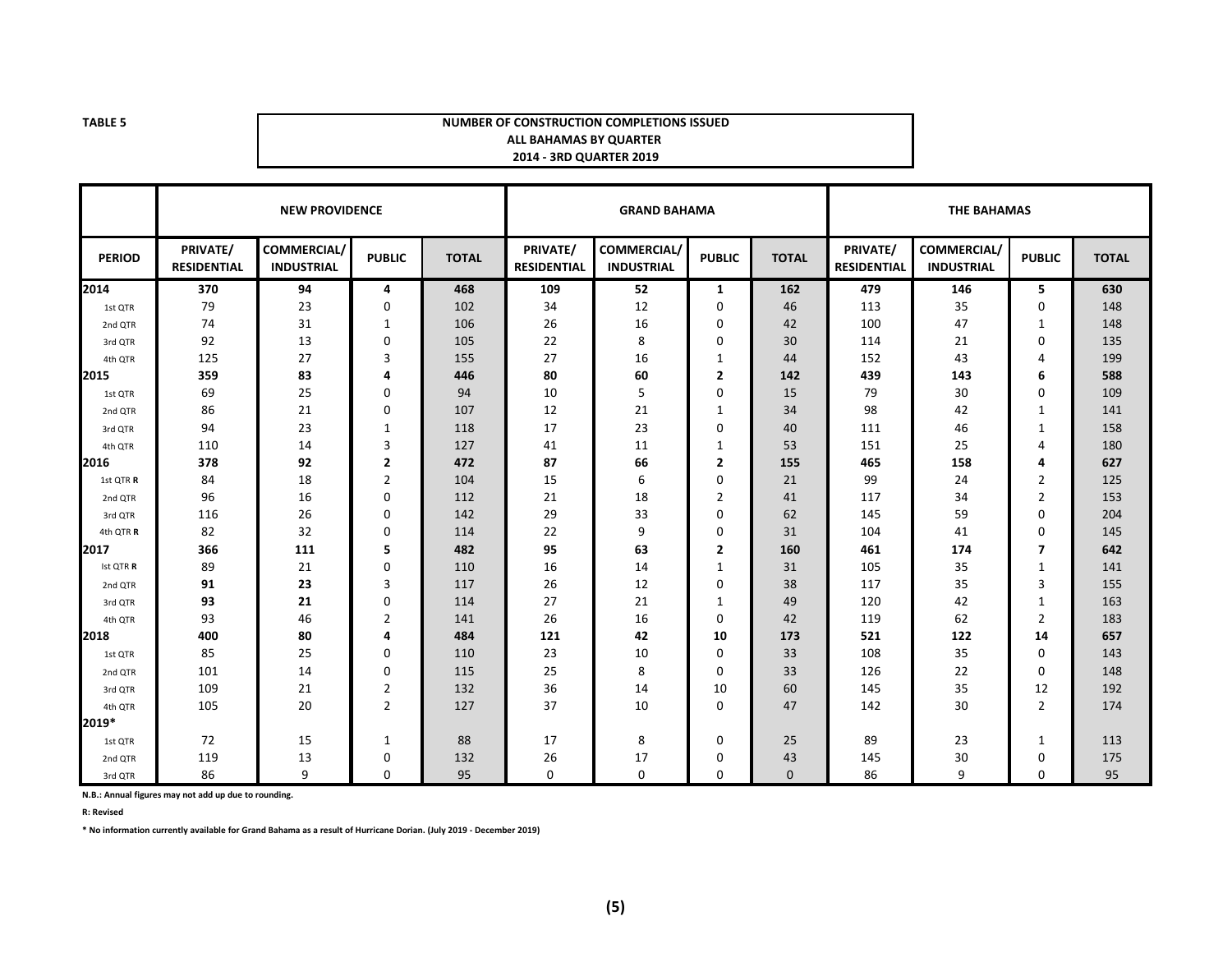#### **VALUE OF CONSTRUCTION COMPLETIONS ISSUEDALL BAHAMAS BY QUARTER 2014 - 3RD QUARTER 2019**

**(BSD '000)**

|               |                                | <b>NEW PROVIDENCE</b>            |               | <b>GRAND BAHAMA</b> |                                |                                  |               | <b>THE BAHAMAS</b> |                                |                                  |               |              |
|---------------|--------------------------------|----------------------------------|---------------|---------------------|--------------------------------|----------------------------------|---------------|--------------------|--------------------------------|----------------------------------|---------------|--------------|
| <b>PERIOD</b> | PRIVATE/<br><b>RESIDENTIAL</b> | COMMERCIAL/<br><b>INDUSTRIAL</b> | <b>PUBLIC</b> | <b>TOTAL</b>        | PRIVATE/<br><b>RESIDENTIAL</b> | COMMERCIAL/<br><b>INDUSTRIAL</b> | <b>PUBLIC</b> | <b>TOTAL</b>       | PRIVATE/<br><b>RESIDENTIAL</b> | COMMERCIAL/<br><b>INDUSTRIAL</b> | <b>PUBLIC</b> | <b>TOTAL</b> |
| 2014          | 120,605                        | 38,582                           | 54,733        | 213,920             | 21,349                         | 15,128                           | 150           | 36,627             | 141,953                        | 53,710                           | 54,883        | 250,546      |
| 1st QTR       | 18,176                         | 5,582                            |               | 23,758              | 6,403                          | 1,293                            |               | 7,696              | 24,579                         | 6,875                            |               | 31,454       |
| 2nd QTR       | 19,472                         | 13,678                           | 1,200         | 34,350              | 3,929                          | 1,147                            |               | 5,076              | 23,401                         | 14,825                           | 1,200         | 39,426       |
| 3rd QTR       | 33,814                         | 5,201                            |               | 39,015              | 3,425                          | 1,885                            |               | 5,310              | 37,239                         | 7,087                            |               | 44,325       |
| 4th QTR       | 49,143                         | 14,120                           | 53,533        | 116,797             | 7,592                          | 10,803                           | 150           | 18,545             | 56,735                         | 24,923                           | 53,683        | 135,341      |
| 2015          | 147,699                        | 57,757                           | 3,231         | 208,688             | 12,838                         | 8,285                            | 18            | 21,141             | 160,538                        | 66,042                           | 3,249         | 229,829      |
| 1st OTR       | 23,811                         | 11,719                           | $\sim$        | 35,529              | 2,547                          | 1,414                            |               | 3,962              | 26,358                         | 13,133                           |               | 39,491       |
| 2nd QTR       | 45,654                         | 15,187                           | $\sim$        | 60,841              | 1,695                          | 1,249                            | 10            | 2,954              | 47,349                         | 16,437                           | 10            | 63,795       |
| 3rd QTR       | 42,022                         | 14,532                           | 322           | 56,876              | 2,745                          | 3,679                            |               | 6,425              | 44,768                         | 18,212                           | 322           | 63,301       |
| 4th QTR       | 36,212                         | 16,319                           | 2,910         | 55,441              | 5,851                          | 1,942                            | 8             | 7,800              | 42,063                         | 18,261                           | 2,918         | 63,242       |
| 2016          | 107,350                        | 44,747                           | 15,010        | 167,107             | 13,664                         | 21,295                           | 173           | 35,131             | 121,014                        | 66,042                           | 15,183        | 202,238      |
| 1st QTR       | 22,589                         | 5,008                            | 15,010        | 42,607              | 1,044                          | 8,587                            |               | 9,631              | 23,632                         | 13,594                           | 15,010        | 52,237       |
| 2nd QTR       | 25,112                         | 22,226                           | $\sim$        | 47,337              | 3,013                          | 7,493                            | 173           | 10,678             | 28,125                         | 29,718                           | 173           | 58,016       |
| 3rd QTR       | 30,965                         | 5,091                            | $\sim$        | 36,056              | 4,413                          | 3,452                            |               | 7,866              | 35,378                         | 8,543                            |               | 43,921       |
| 4th QTR       | 28,685                         | 12,422                           |               | 41,108              | 5,193                          | 1,763                            |               | 6,956              | 33,879                         | 14,185                           |               | 48,064       |
| 2017          | 157,929                        | 1,301,724                        | 3,280         | 1,462,933           | 18,472                         | 11,613                           | 590           | 30,675             | 176,400                        | 1,313,338                        | 3,870         | 1,493,608    |
| 1st QTR       | 28,342                         | 17,346                           |               | 45,688              | 2,309                          | 1,656                            | 15            | 3,980              | 30,651                         | 19,002                           | 15            | 49,668       |
| 2nd QTR       | 41,680                         | 12,110                           | 1,563         | 55,354              | 4,275                          | 2,556                            |               | 6,832              | 45,955                         | 14,666                           | 1,563         | 62,185       |
| 3rd QTR       | 41,227                         | 12,495                           | $\sim$        | 53,722              | 5,255                          | 5,554                            | 575           | 11,385             | 46,482                         | 18,050                           | 575           | 65,107       |
| 4th QTR       | 46,680                         | 1,259,773                        | 1,717         | 1,308,169           | 6,632                          | 1,847                            |               | 8,478              | 53,312                         | 1,261,619                        | 1,717         | 1,316,648    |
| 2018          | 150,601                        | 143,533                          | 4,129         | 298,263             | 26,245                         | 9,207                            | 70            | 35,522             | 176,846                        | 152,740                          | 4,199         | 333,785      |
| 1st QTR R     | 37,623                         | 56,622                           | $\sim$        | 94,245              | 9,856                          | 1,648                            |               | 11,504             | 47,479                         | 58,271                           |               | 105,750      |
| 2nd QTR       | 30,981                         | 27,112                           | $\sim$        | 58,094              | 4,231                          | 457                              | $\sim$        | 4,687              | 35,212                         | 27,569                           |               | 62,781       |
| 3rd QTR       | 30,921                         | 9,728                            | 2,849         | 43,498              | 5,954                          | 5,869                            | 70            | 11,893             | 36,875                         | 15,596                           | 2,919         | 55,391       |
| 4th QTR       | 51,076                         | 50,070                           | 1,280         | 102,426             | 6,204                          | 1,233                            |               | 7,437              | 57,280                         | 51,304                           | 1,280         | 109,864      |
| 2019*         |                                |                                  |               |                     |                                |                                  |               |                    |                                |                                  |               |              |
| 1st QTR       | 20,119                         | 8,476                            | 9,312         | 37,907              | 3,136                          | 291                              |               | 3,428              | 23,255                         | 8,767                            | 9,312         | 41,335       |
| 2nd QTR       | 49,158                         | 1,914                            | ٠             | 51,071              | 4,012                          | 2,600                            |               | 6,612              | 53,169                         | 4,514                            |               | 57,683       |
| 3rd QTR       | 20,065                         | 4,386                            |               | 24,450              |                                |                                  |               |                    | 20,065                         | 4,386                            |               | 24,450       |

**N.B.: Annual figures may not add up due to rounding.**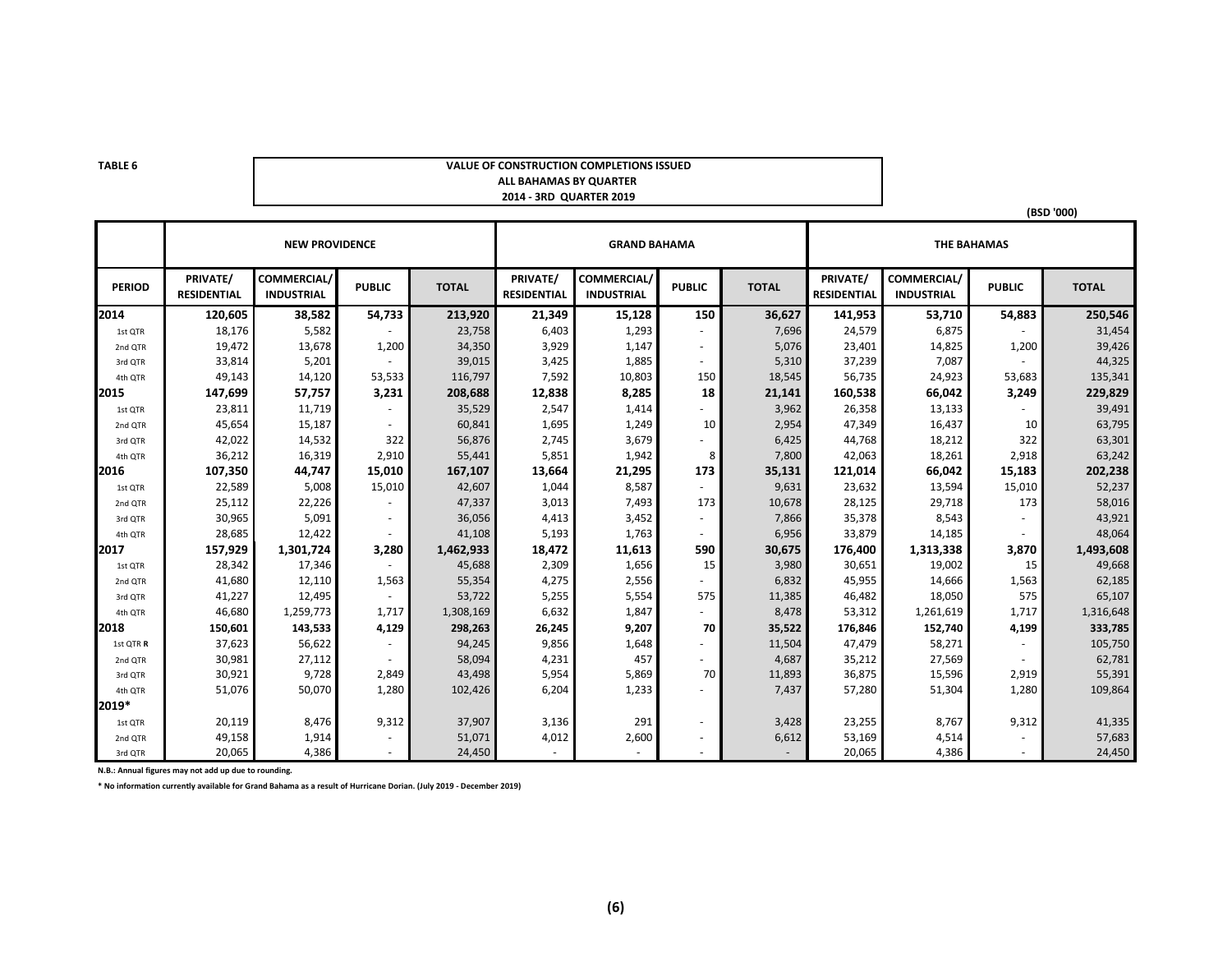## **NUMBER AND VALUE OF CONSTRUCTION PERMITS, STARTS AND COMPLETIONSALL BAHAMASCOMPARISON 3RD QUARTER 2018 - 3RD QUARTER 2019**

| <b>PRIVATE (HOUSING)</b>    |                            |                  | <b>COMMERCIAL/INDUSTRIAL</b>    |                  | <b>PUBLIC</b> |                  | <b>TOTAL ALL SECTORS</b> |                  |  |  |  |
|-----------------------------|----------------------------|------------------|---------------------------------|------------------|---------------|------------------|--------------------------|------------------|--|--|--|
| <b>QUARTER</b>              | <b>NO</b>                  | <b>VALUE B\$</b> | <b>NO</b>                       | <b>VALUE B\$</b> | <b>NO</b>     | <b>VALUE B\$</b> | <b>NO</b>                | <b>VALUE B\$</b> |  |  |  |
| <b>CONSTRUCTION PERMITS</b> |                            |                  |                                 |                  |               |                  |                          |                  |  |  |  |
| 3RD QTR 2019                | 242                        | 86,734,754       | 49                              | 178,549,590      |               | 1,025,000        | 293                      | 266,309,344      |  |  |  |
| 3RD QTR 2018 R              | 291                        | 72,727,096       | 112                             | 45,993,513       | 10            | 70,000           | 413                      | 118,790,609      |  |  |  |
| <b>DIFFERENCE</b>           | $-49$                      | 14,007,658       | $-63$                           | 132,556,077      | -8            | 955,000          | $-120$                   | 147,518,735      |  |  |  |
| % CHANGE                    | $-16.84%$                  | 19.26%           | $-56.25%$                       | 288.21%          | $-80.00\%$    | 1364.29%         | $-29.06%$                | 124.18%          |  |  |  |
|                             | <b>CONSTRUCTION STARTS</b> |                  |                                 |                  |               |                  |                          |                  |  |  |  |
| 3RD QTR 2019                | 70                         | 16,828,140       |                                 | 3,009,381        |               | ΩI               | 75                       | 19,837,521       |  |  |  |
| 3RD QTR 2018 R              | 103                        | 28,499,042       | 12                              | 4,288,190        |               | 56,000           | 123                      | 32,843,232       |  |  |  |
| <b>DIFFERENCE</b>           | $-33$                      | $-11,670,902$    |                                 | $-1,278,809$     | -8            | $-56,000$        | $-48$                    | $-13,005,711$    |  |  |  |
| % CHANGE                    | $-32.04%$                  | $-40.95%$        | $-58.33%$                       | $-29.82%$        | $-100.00\%$   | $-100.00\%$      | $-39.02%$                | $-39.60\%$       |  |  |  |
|                             |                            |                  | <b>CONSTRUCTION COMPLETIONS</b> |                  |               |                  |                          |                  |  |  |  |
| 3RD QTR 2019                | 86                         | 20,064,632       | 9                               | 4,385,532        |               |                  | 95                       | 24,450,164       |  |  |  |
| 3RD QTR 2018 R              | 145                        | 36,875,264       | 35                              | 15,596,425       | 12            | 2,919,010        | 192                      | 55,390,699       |  |  |  |
| <b>DIFFERENCE</b>           | $-59$                      | $-16,810,632$    | $-26$                           | $-11,210,893$    | $-12$         | $-2,919,010$     | $-97$                    | $-30,940,535$    |  |  |  |
| % CHANGE                    | $-40.69%$                  | $-45.59%$        | $-74.29%$                       | $-71.88%$        | $-100.00\%$   | $-100.00\%$      | $-50.52%$                | $-55.86\%$       |  |  |  |

**R: Revised**

**\*: Represents the impossibility of dividing by zero**